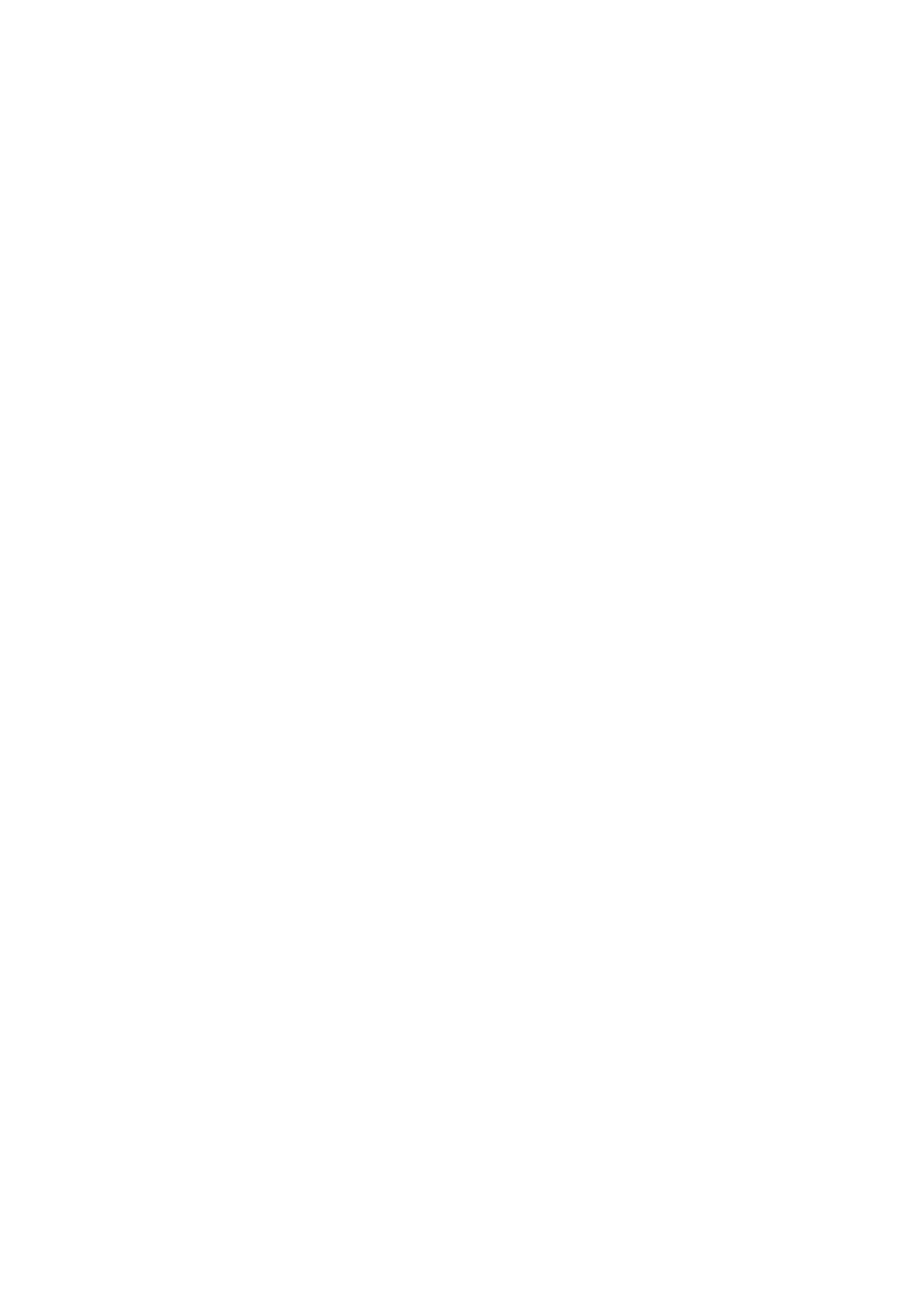## **Executive summary**

GR & LJ Jones operates a quarry located on Mahoetahi Road at Brixton, Waitara, in the Waiongana catchment. The quarry has been operating at this site since 2004. This report for the period July 2012-June 2014 describes the monitoring programme implemented by the Taranaki Regional Council to assess the Company's environmental performance during the period under review, and the results and environmental effects of the Company's activities.

The Company holds two resource consents, which include a total of 24 conditions setting out the requirements that the Company must satisfy. The first consent allows the discharge of treated stormwater and washwater to land and water, and the other allows the discharge of cleanfill to land.

The Council's monitoring programme for the period under review included six inspections. One sample was collected during the monitoring period, to ensure consent conditions would be complied with should a discharge occur.

The monitoring showed that the site was generally well managed. There were no complaints received regarding operations at the site.

During the monitoring period, the Company demonstrated a high level of environmental performance and compliance with the resource consents.

This report includes recommendations for the 2014-2016 period.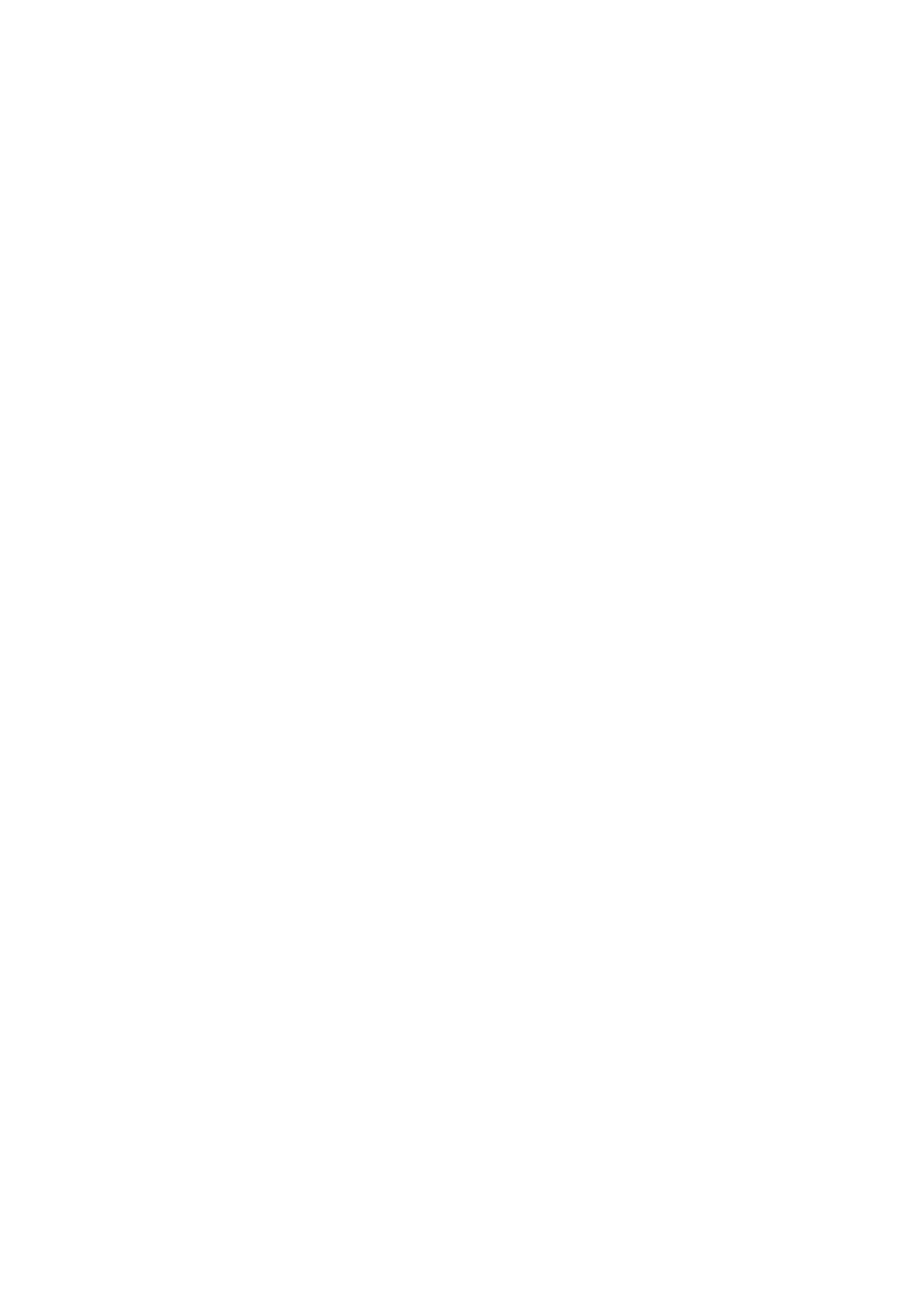## **Table of contents**

| 1.                                         |         | Introduction                                       |                                                            | Page<br>$\mathbf{1}$ |
|--------------------------------------------|---------|----------------------------------------------------|------------------------------------------------------------|----------------------|
|                                            | 1.1     |                                                    | Structure of this report                                   | $\mathbf{1}$         |
|                                            | 1.2     |                                                    | The Resource Management Act 1991 and Compliance Monitoring | $\mathbf{1}$         |
|                                            |         | 1.2.1                                              | Evaluation of environmental and consent performance        | $\overline{2}$       |
|                                            | 1.3     |                                                    | Process description                                        | $\mathfrak{Z}$       |
|                                            |         | 1.3.1                                              | Background                                                 | $\mathfrak 3$        |
|                                            |         | 1.3.2                                              | GR & LJ Jones quarry and cleanfill                         | $\bf 4$              |
|                                            | 1.4     | Resource consents<br>1.4.1                         |                                                            | $\boldsymbol{6}$     |
|                                            |         | 1.4.2                                              | Water abstraction permit<br>Water discharge permit         | 6<br>6               |
|                                            |         | 1.4.3                                              | Air discharge permit                                       | $\,8\,$              |
|                                            |         | 1.4.4                                              | Discharges of wastes to land                               | $\, 8$               |
|                                            | 1.5     |                                                    | Monitoring programme                                       | 9                    |
|                                            |         | 1.5.1                                              | Introduction                                               | $\boldsymbol{9}$     |
|                                            |         | 1.5.2                                              | Programme liaison and management                           | 9                    |
|                                            |         | 1.5.3                                              | Site inspections                                           | 9                    |
| 2.                                         | Results | 1.5.4                                              | Chemical sampling                                          | 9<br>10              |
|                                            |         |                                                    |                                                            |                      |
|                                            | 2.1     | Water<br>2.1.1                                     | Inspections                                                | 10<br>10             |
|                                            |         | 2.1.2                                              | Results of discharge monitoring                            | 10                   |
|                                            |         | 2.1.3                                              | Results of receiving environment monitoring                | 11                   |
|                                            | 2.2     | Air                                                |                                                            | 11                   |
|                                            |         | 2.2.1                                              | Inspections                                                | 11                   |
|                                            |         | 2.2.2                                              | Results of monitoring                                      | 11                   |
|                                            | 2.3     |                                                    | Investigations, interventions, and incidents               | 11                   |
| 3.                                         |         | Discussion                                         |                                                            | 13                   |
|                                            | 3.1     | Discussion of plant performance                    |                                                            | 13                   |
|                                            | 3.2     | Environmental effects of exercise of water permit  |                                                            | 13                   |
|                                            | 3.3     | Evaluation of performance                          |                                                            | 13                   |
|                                            | 3.4     | Recommendations from the 2010-2012 Biennial Report |                                                            | 15                   |
|                                            | 3.5     | Alterations to monitoring programmes for 2014-2016 |                                                            | 15                   |
|                                            | 3.6     |                                                    | Exercise of optional review of consent                     | 15                   |
| 4.                                         |         | Recommendation                                     |                                                            | 16                   |
| Glossary of common terms and abbreviations |         |                                                    | 17                                                         |                      |
|                                            |         | Bibliography and references                        |                                                            | 19                   |
|                                            |         |                                                    | Appendix I Resource consents held by GR & LJ Jones         |                      |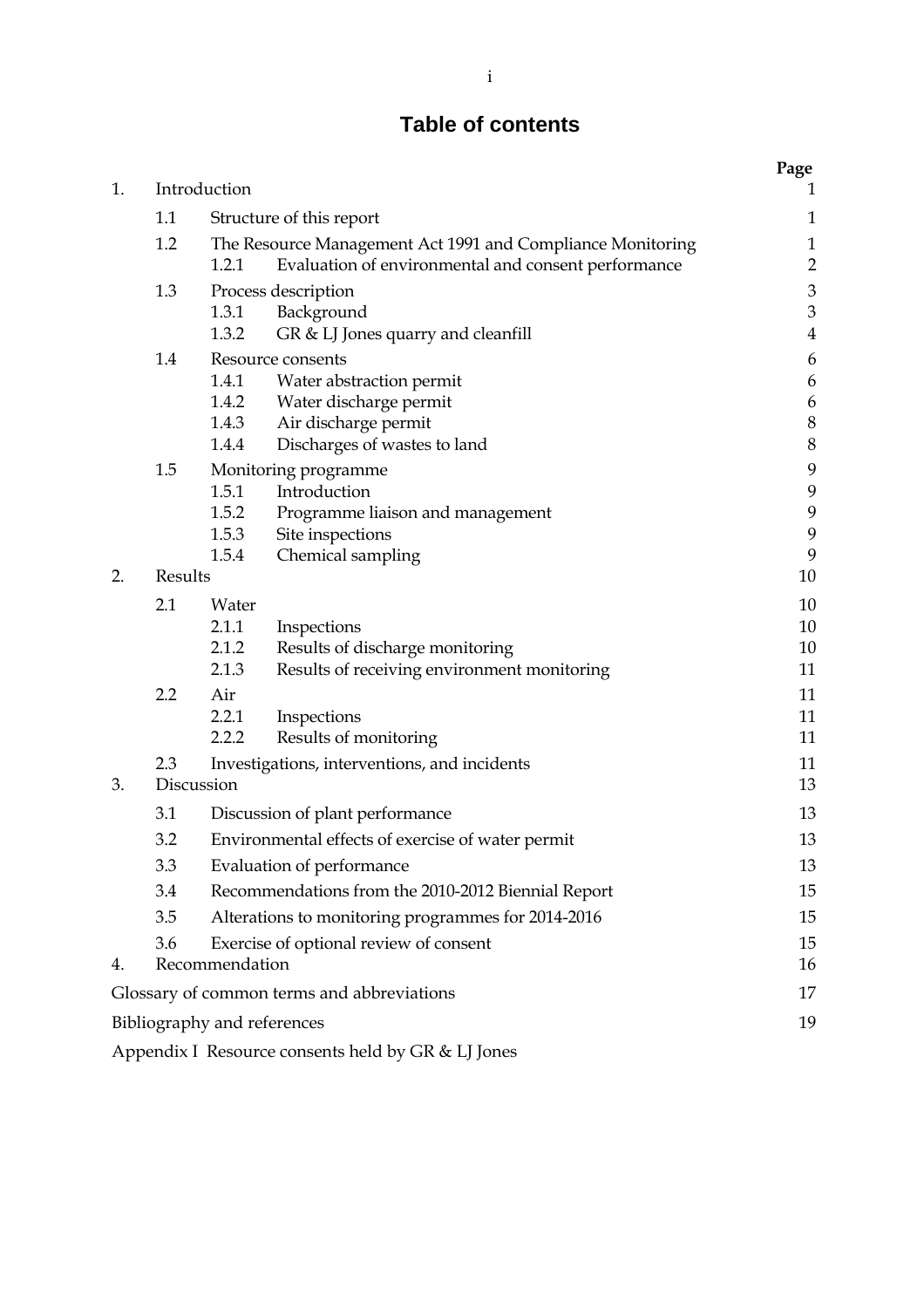## **List of tables**

| Table 1 | Results of samples taken on 23 January 2013                      | 11 |
|---------|------------------------------------------------------------------|----|
| Table 2 | Summary of performance for Consent 6274-1 to discharge treated   |    |
|         | stormwater and washwater                                         | 13 |
| Table 3 | Summary of performance for Consent 7439-1 to discharge cleanfill |    |
|         | into land                                                        | 14 |
|         |                                                                  |    |

# **List of figures**

| <b>Figure 1</b> GR & LJ Jones quarry site                    |  |
|--------------------------------------------------------------|--|
| <b>Figure 2</b> Approximate location of GR & LJ Jones quarry |  |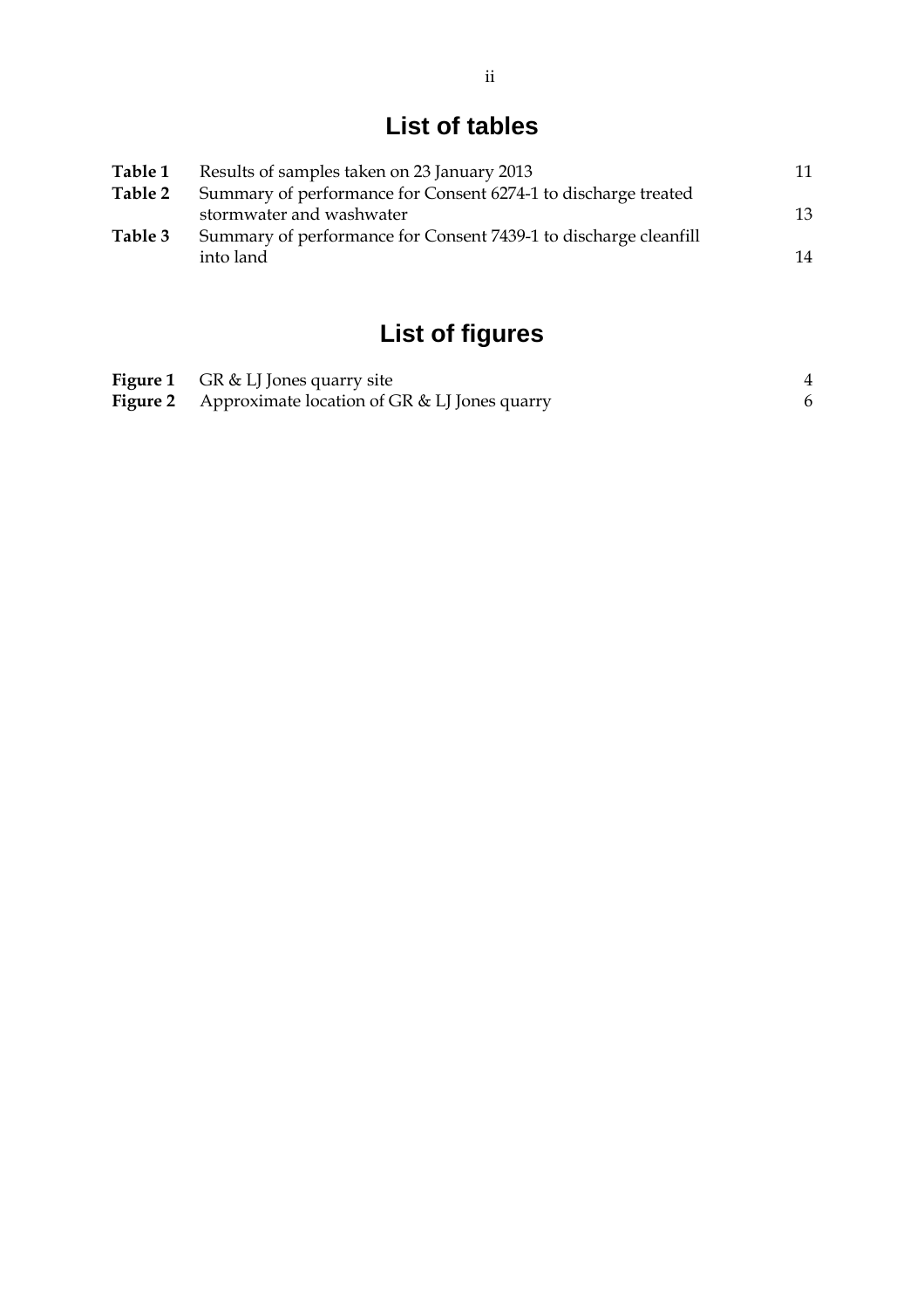## **1. Introduction**

This is the biennial report for the period July 2012-June 2014 by the Taranaki Regional Council (the Council) describing the monitoring programme associated with resource consents held by GR & LJ Jones quarry. The Company operates a quarry situated on Mahoetahi Road at Brixton, Waitara.

This report covers the results and findings of the monitoring programme implemented by the Council in respect of the consents held by GR & LJ Jones quarry. This is the fifth biennial report to be prepared by the Council to cover the Company's stormwater and washwater discharges and discharge of cleanfill onto and into land and their effects.

## **1.1 Structure of this report**

Section 1 of this report is a background section. It sets out general information about compliance monitoring under the *Resource Management Act 1991* (RMA) and the Council's obligations and general approach to monitoring sites through annual or biennial programmes, the resource consents held by Company in the Waiongana catchment, the nature of the monitoring programme in place for the period under review, and a description of the activities and operations conducted at the GR & LJ Jones quarry site.

Section 2 presents the results of monitoring during the period under review, including scientific and technical data.

Section 3 discusses the results, their interpretation, and their significance for the environment.

Section 4 presents recommendations to be implemented in the 2014-2016 monitoring year.

A glossary of common abbreviations and scientific terms, and a bibliography, are presented at the end of the report.

## **1.2 The Resource Management Act 1991 and Compliance Monitoring**

The *Resource Management Act 1991* (RMA) primarily addresses environmental 'effects' which are defined as positive or adverse, temporary or permanent, past, present or future, or cumulative. Effects may arise in relation to:

- (a) the neighbourhood or the wider community around a discharger, and may include cultural and socio-economic effects;
- (b) physical effects on the locality, including landscape, amenity and visual effects;
- (c) ecosystems, including effects on plants, animals, or habitats, whether aquatic or terrestrial;
- (d) natural and physical resources having special significance (e.g. recreational, cultural, or aesthetic);
- (e) risks to the neighbourhood or environment.

In drafting and reviewing conditions on discharge permits, and in implementing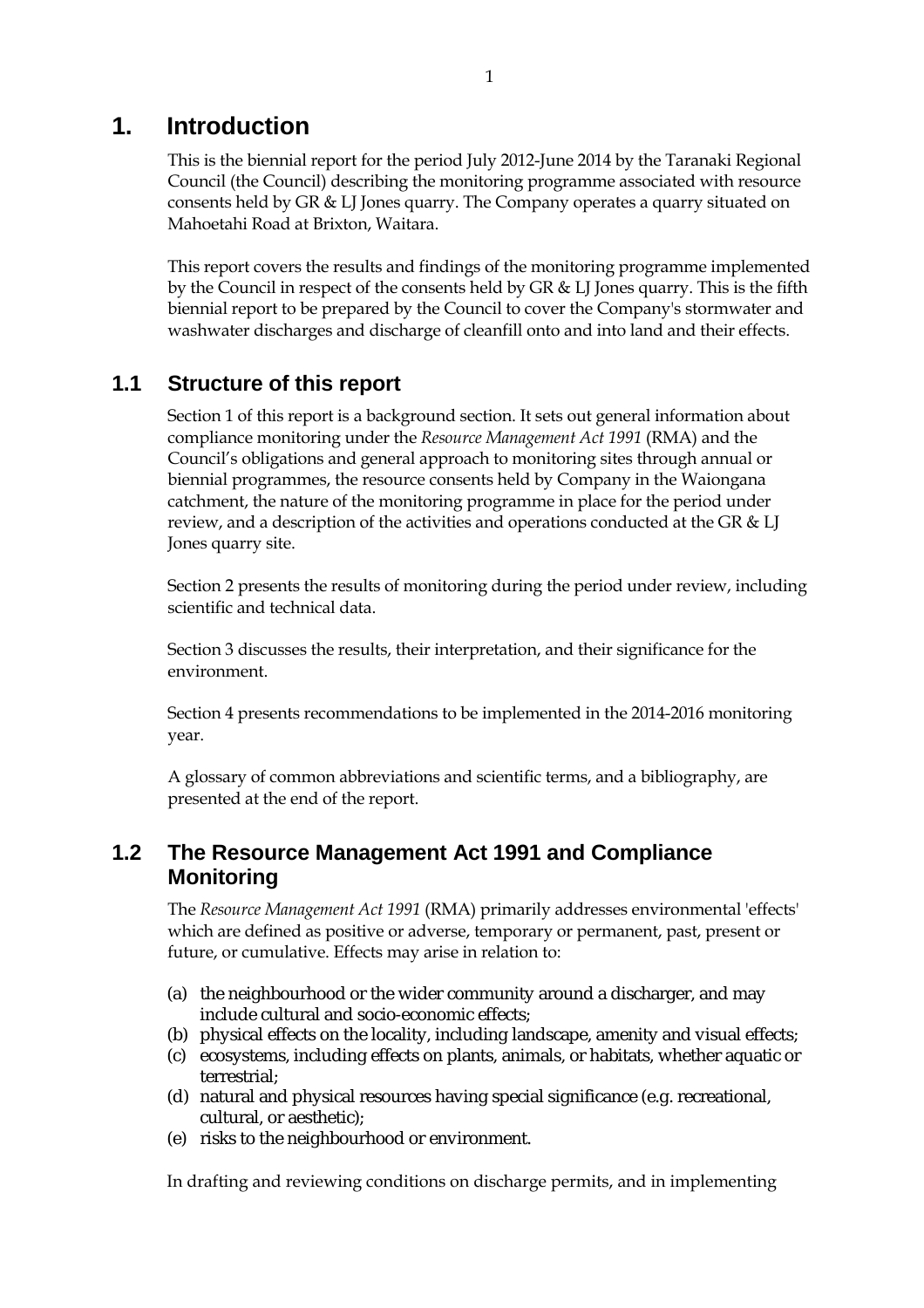monitoring programmes, the Council is recognising the comprehensive meaning of 'effects' inasmuch as is appropriate for each activity. Monitoring programmes are not only based on existing permit conditions, but also on the obligations of the RMA to assess the effects of the exercise of consents. In accordance with section 35 of the RMA, the Council undertakes compliance monitoring for consents and rules in regional plans, and maintains an overview of the performance of resource users and consent holders. Compliance monitoring, including both activity and impact monitoring, enables the Council to continually re-evaluate its approach and that of consent holders to resource management and, ultimately, through the refinement of methods and considered responsible resource utilisation, to move closer to achieving sustainable development of the region's resources.

#### **1.2.1 Evaluation of environmental and consent performance**

Besides discussing the various details of the performance and extent of compliance by the consent holder/s during the period under review, this report also assigns an overall rating. The categories used by the Council, and their interpretation, are as follows:

- A **high** level of environmental performance and compliance indicates that essentially there were no adverse environmental effects to be concerned about, and no, or inconsequential non-compliance with conditions.
- A **good** level of environmental performance and compliance indicates that adverse environmental effects of activities during the monitoring period were negligible or minor at most, or, the Council did not record any verified unauthorised incidents involving significant environmental impacts and was not obliged to issue any abatement notices or infringement notices, or, there were perhaps some items noted on inspection notices for attention but these items were not urgent nor critical, and follow-up inspections showed they have been dealt with, and any inconsequential non compliances with conditions were resolved positively, co-operatively, and quickly.
- **Improvement required (environmental)** or **improvement required (administrative compliance)** (as appropriate) indicates that the Council may have been obliged to record a verified unauthorised incident involving measurable environmental impacts, and/or, there were measurable environmental effects arising from activities and intervention by Council staff was required and there were matters that required urgent intervention, took some time to resolve, or remained unresolved at the end of the period under review, and/or, there were on-going issues around meeting resource consent conditions even in the absence of environmental effects. Abatement notices may have been issued.
- **Poor performance (environmental)** or **poor performance (administrative compliance)** indicates generally that the Council was obliged to record a verified unauthorised incident involving significant environmental impacts, or there were material failings to comply with resource consent conditions that required significant intervention by the Council even in the absence of environmental effects. Typically there were grounds for either a prosecution or an infringement notice.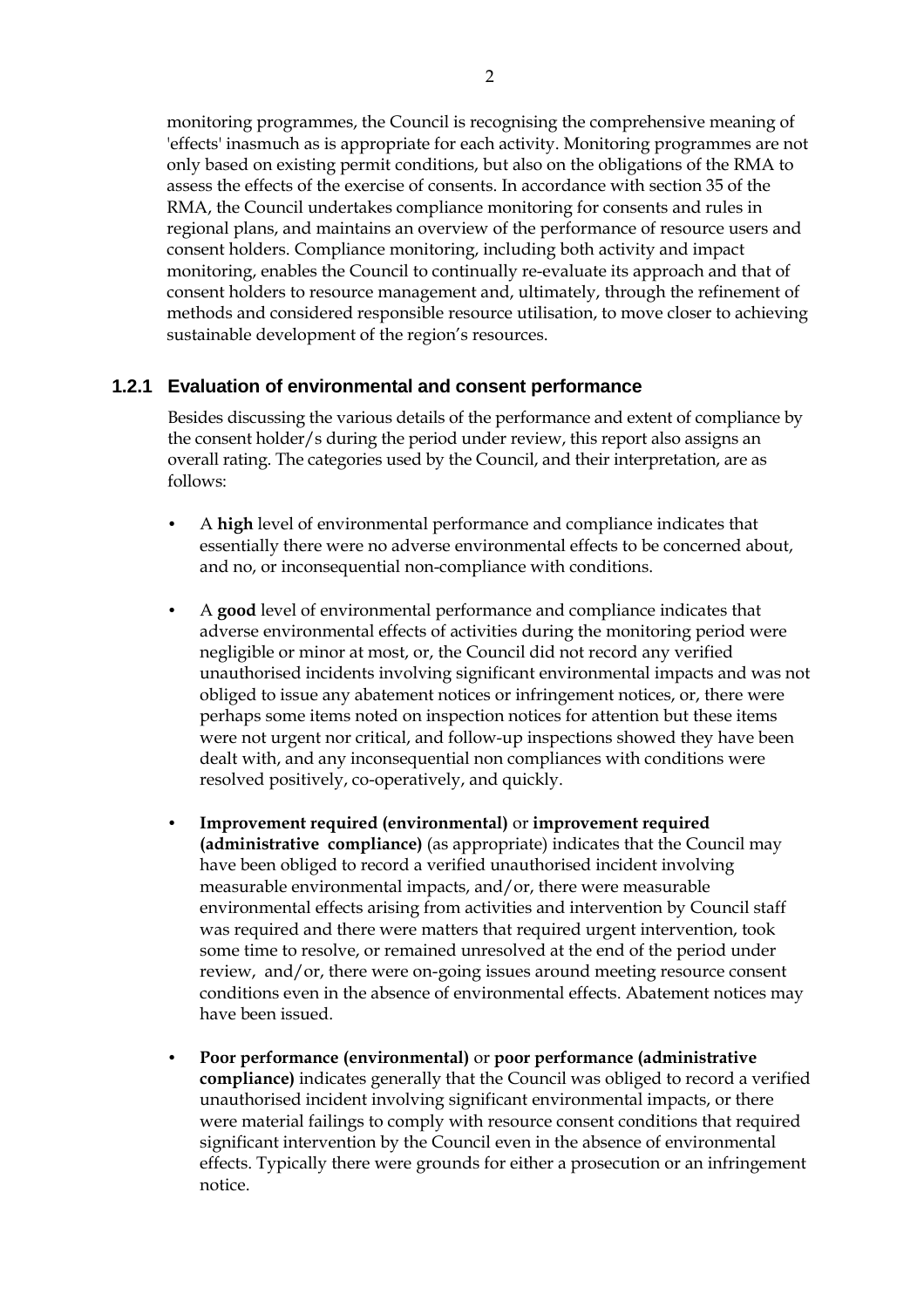For reference, in the 2012-2013 period, 35% of consent holders in Taranaki monitored through tailored compliance monitoring programmes achieved a high level of environmental performance and compliance with their consents, while another 59% demonstrated a good level of environmental performance and compliance with their consents.

### **1.3 Process description**

#### **1.3.1 Background**

 In the past, a large percentage of aggregate production came from river-based sites within Taranaki. The Waiwhakaiho River supplied much of New Plymouth's requirements as far back as the 1950s with the Waitara River, Waiongana River, Kapuni Stream and Waingongoro River also providing a valuable source of aggregate. The aggregate source within these rivers was often over-exploited. The protective armouring of the boulders and gravel was removed in places, exposing the underlying erodible ash beds and creating deep narrow channels, which moved progressively upstream with no noticeable recovery. This brought about the need for the Shingle Extraction Bylaw introduced in 1974. Aggregate extraction from rivers was then controlled through the issue of permits accompanied by a set of conditions, with the removal of river-based aggregate being restricted to that for river control purposes only. Historically, land-based sites required steady markets to compete with the easily won river-based extraction operations. However, in the early 1980s, due to the restriction placed on river-based aggregate extraction (and the completion of various major river control programmes and 'Think Big' projects) land-based sites became more widespread (Taranaki Regional Council, 1992).

 Twenty-five operating quarries presently supply aggregate in Taranaki. These quarries are generally located in a reasonable proximity to urban areas, from which the greatest demand for aggregate stems.

 Provision of aggregate to meet longer term demand will continue to be dominated by several large quarry operations. Extra demand on alluvial terraces and laharic deposits has occurred due to the controlled river bed extraction. These resources are of good quality and are relatively plentiful. Importation of various aggregates may need to continue to meet the requirement for aggregate types not available in Taranaki.

 Quarrying and shingle extraction in Taranaki is covered by the RMA and, if the minerals in question are Crown owned, by the Crown Minerals Act 1991.

 Regional councils have no control over the provision of exclusive rights to minerals. However, regional councils do have control over the environmental effects of aggregate extraction from river and lake beds, and land in certain circumstances, and these controls may act as a constraint or limitation on allocation decisions.

 Sections 15 and 30 of the RMA give regional councils responsibility for the discharge of contaminants into the environment. Discharges of water into water, contaminants onto or into land that may result in water contamination, and contaminants from industrial premises into air or onto/into land, may not take place unless expressly allowed by a rule in a regional plan, a resource consent, or regulations. Aggregate extraction usually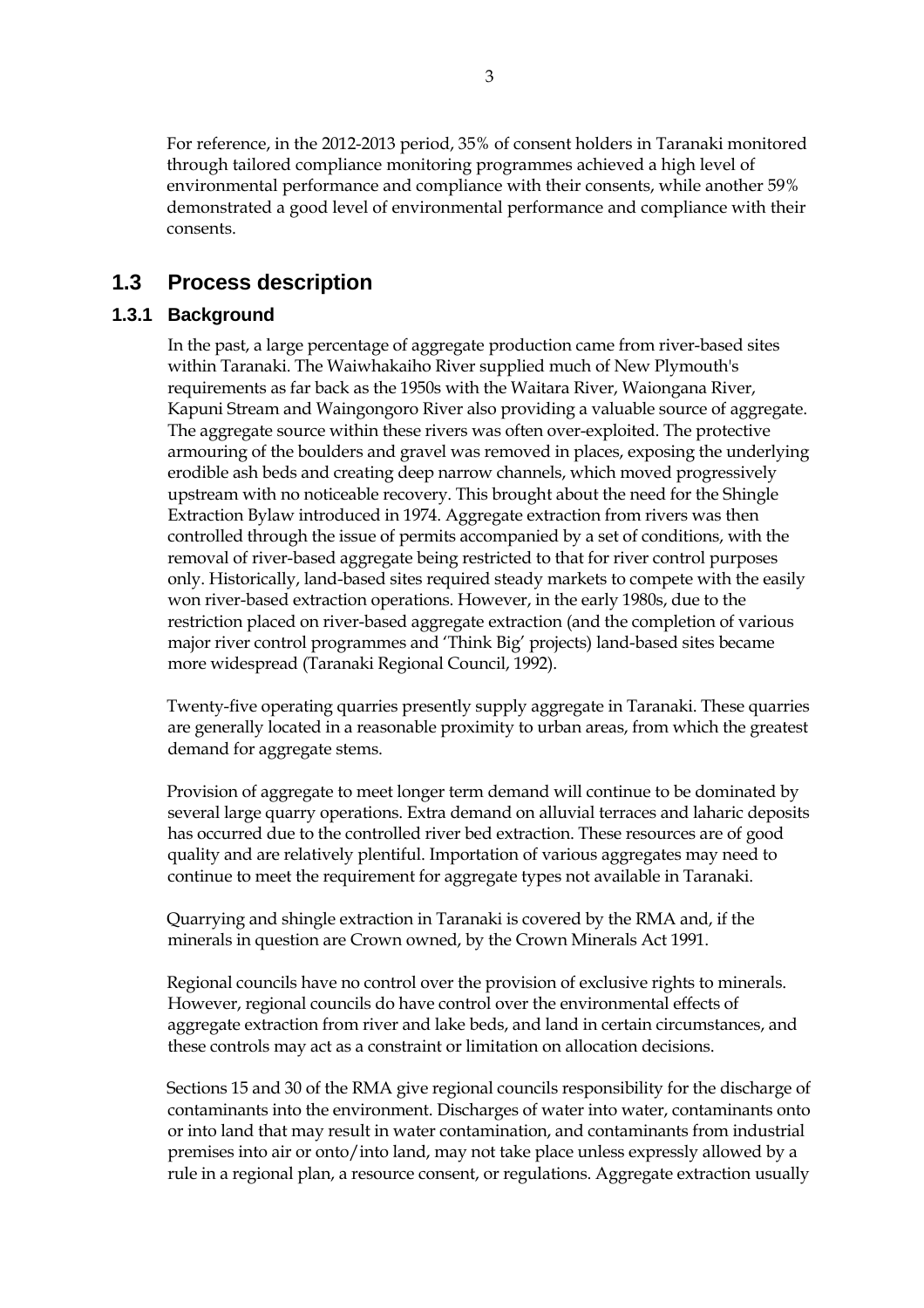involves washing aggregates, and therefore requires the discharge of wastes. Other discharges, such as emissions to air from crushing and processing plants, disposal of spoil and solid wastes, and discharges of stormwater are also the responsibility of regional councils.

#### **1.3.2 GR & LJ Jones quarry and cleanfill**

GR & LJ Jones quarrying operation is located on the true right of the Mangaoraka Stream at Mahoetahi Road, Brixton, Waitara. GR & LJ Jones was granted resource consent 6274-1 in March 2004. The operator applied for and was granted the right to discharge stormwater and washwater from the site, although to date inspections have found no washing has been carried out at this site.

Since the commencement of quarrying at the site, the operator has set up a processing area, separate from where the extraction is taking place.

The processing site is set up to direct the stormwater away from the unnamed tributary of the Mangaoraka Stream. The stormwater around the crusher is directed to two settling ponds, which in turn discharge to a network of drains that flow to the tributary. Stormwater from the area where stockpiling is taking place is directed to an adjoining paddock where it soaks away.



**Figure 1** GR & LJ Jones quarry site

The cleanfill area is in the area where quarrying has been undertaken on the site. Quarry operations commenced in 2004, there is now an area of approximately 1300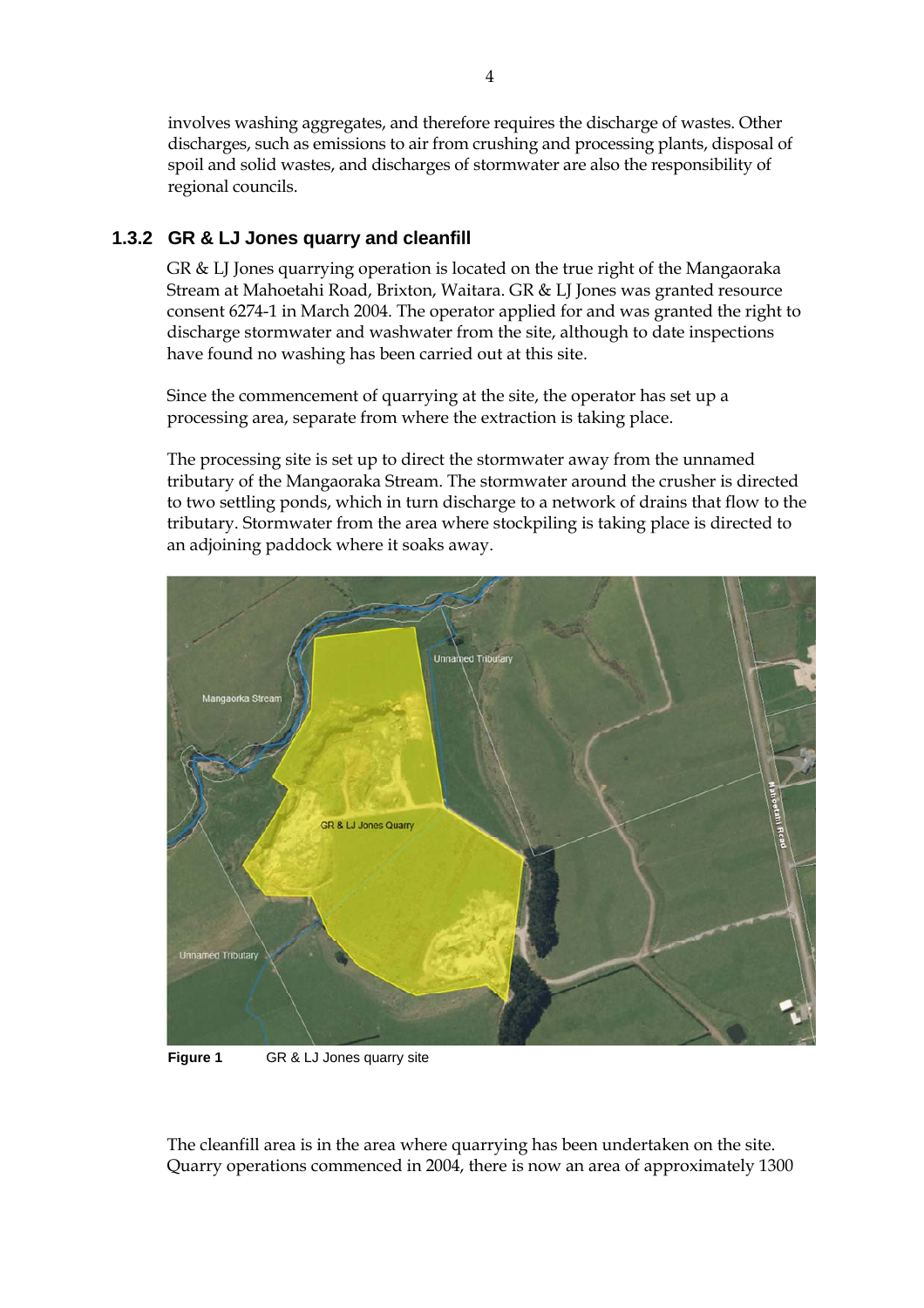square metres where metal has been removed from the ground to a depth of approximately 15 metres, where quarrying has ceased due to poor metal quality.

The depression is to be used as a cleanfill where local contractors can take clean debris as per the guidelines for acceptance criteria for cleanfills. After sufficient material has been dumped and when suitable topsoil is available the topsoil will be spread over the area and then regrassed.

The estimated volume of fill is approximately  $48,000$  m<sup>3</sup>. Access to the site is via the quarry driveway. It is therefore expected that workers in the crushing and stockpiling area will be able to monitor the site and restrict any inappropriate material from being dumped.

The following mitigation measures have been put in place to safeguard the surrounding natural environment:

- Construction of a small barrier consisting of metal around the bottom of the tiphead area to stop debris from contaminating the water
- A designed drainage system at the bottom of the quarry pit which consists of settling pools from where water will be pumped onto land adjacent to the Mangaoraka Stream.
- A floating device attached to the intake of the pumping system which prevents highly sediment laden water from being pumped from the bottom of the pool.
- To only pump out water when it is clear and uncontaminated.

The consent conditions prohibit the discharge of materials which may cause leachate, or contamination of the soil. Such material includes food, green waste, steel, galvanised metals, batteries, and general domestic refuse.

Monitoring of other consented cleanfills in the region suggest that the absence of vegetative waste reduces the likelihood of ammoniacal nitrogen contamination and low pH discharges from the waste body.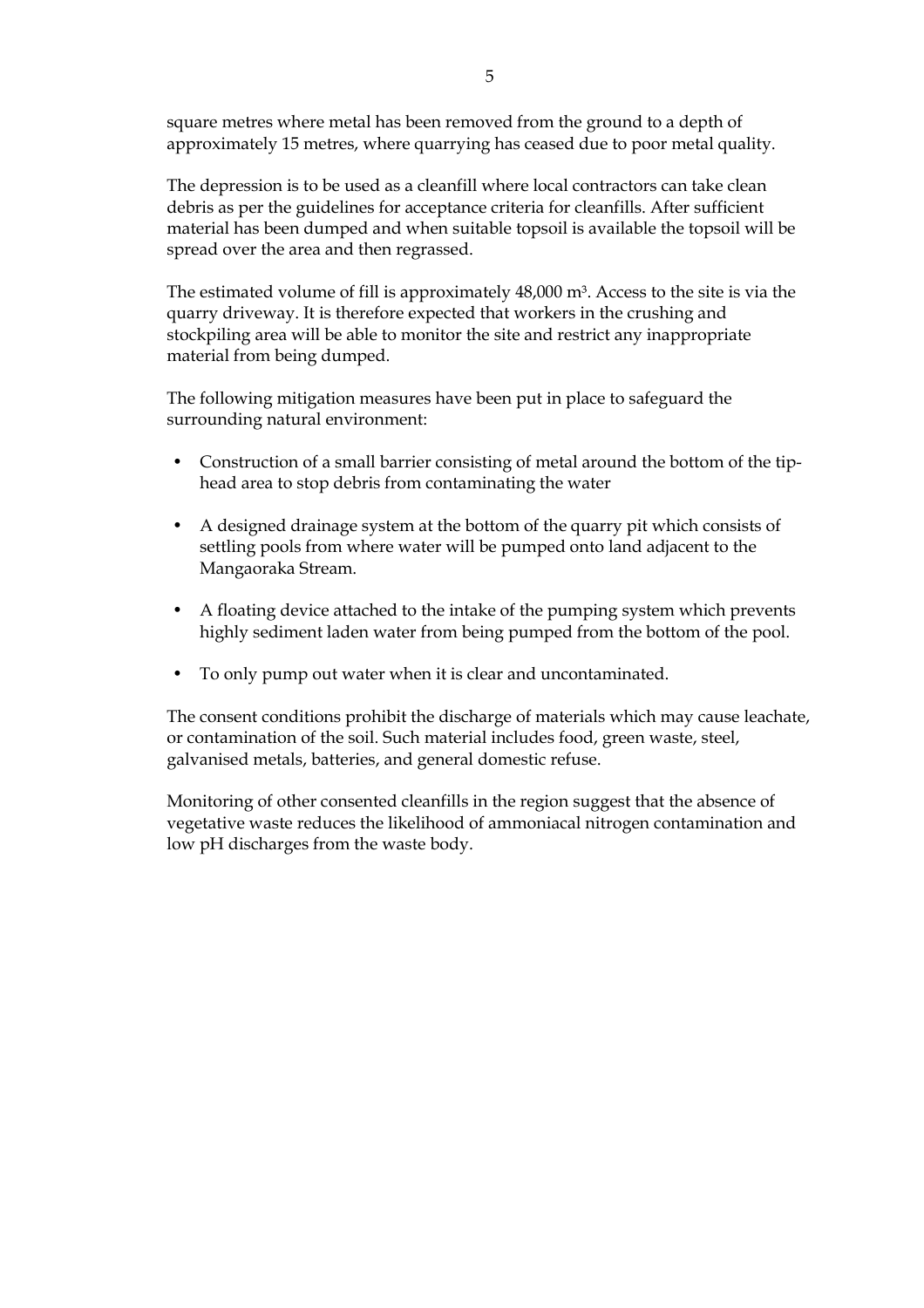

**Figure 2** Approximate location of GR & LJ Jones quarry

### **1.4 Resource consents**

#### **1.4.1 Water abstraction permit**

Section 14 of the RMA stipulates that no person may take, use, dam or divert any water, unless the activity is expressly allowed for by a resource consent or a rule in a regional plan, or it falls within some particular categories set out in Section 14.

Sufficient volumes of water within streams and rivers to protect aquatic habitat is a primary concern of the Council with respect to water abstraction permits. Water abstraction for quarries is primarily only required for the washing of aggregate, and in this regard the Council encourages the recycling of both washwater and stormwater to minimise the requirement to abstract surface water. Often when combined with efficient recycling, the small volumes of surface water required to be abstracted for washing at quarries fit within the permitted activity rule [Rule 15] of the Regional Fresh Water Plan for Taranaki. That is, the abstraction volume shall not exceed 50 cubic metres per day, and the abstraction rate shall not exceed 1.5 litres per second.

#### **1.4.2 Water discharge permit**

Section 15(1)(a) of the RMA stipulates that no person may discharge any contaminant into water, unless the activity is expressly allowed for by a resource consent or a rule in a regional plan, or by national regulations.

 Water quality is a primary concern to the Council with regard to aggregate extraction. A quarry can operate as either a `dry' quarry discharging only stormwater or a 'washing' quarry where aggregate washing facilities are in place. Many of the quarries in Taranaki have some form of washing facility and also operate in the vicinity of a water body or have some form of discharge into a water body.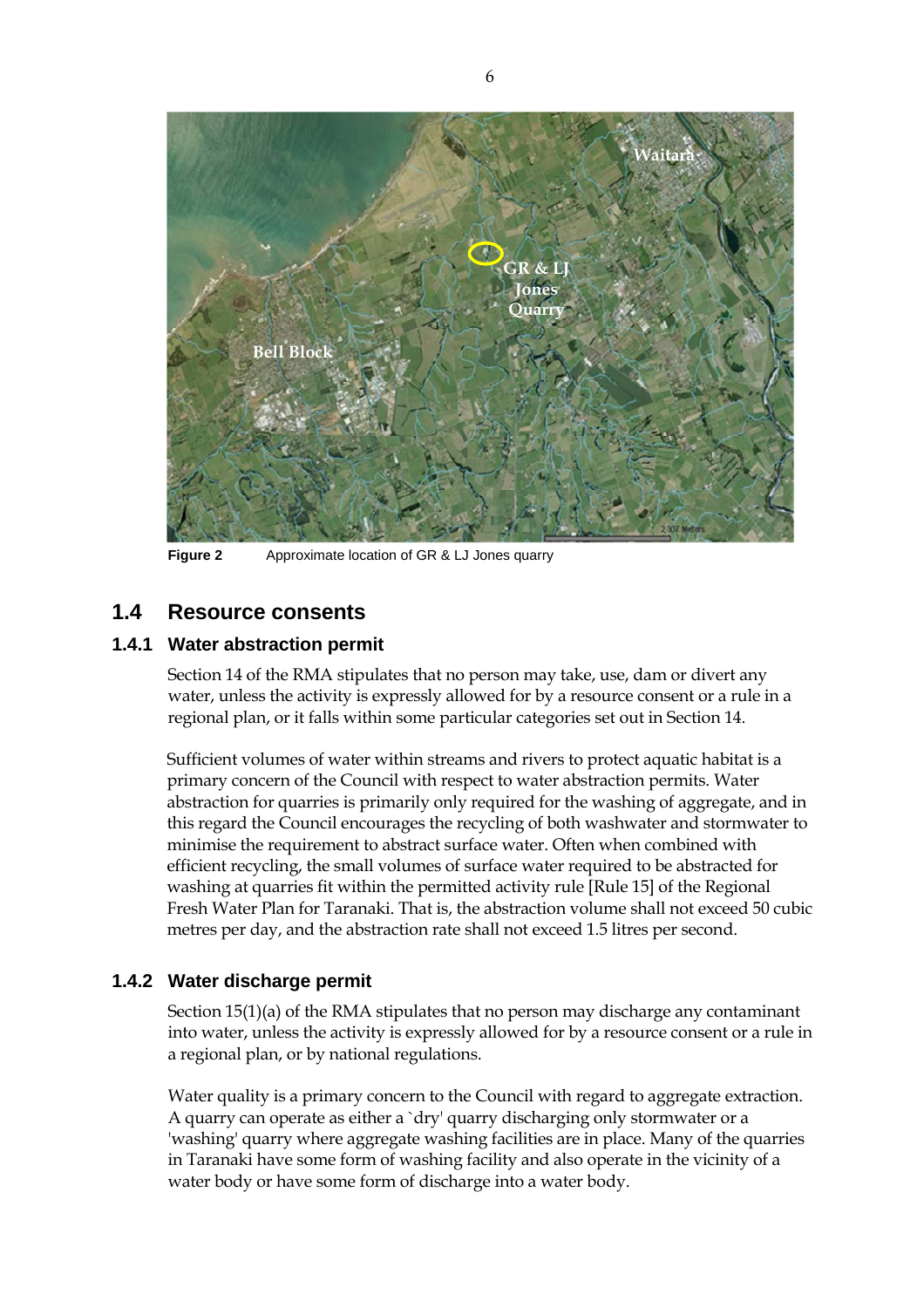Waste water from aggregate washing has a high silt concentration. Discharge of this water into a waterbody, particularly to a river during low flow, results in a smothering of instream life and deterioration in aesthetic conditions and can affect downstream abstractions of water, local fisheries and recreational activity.

Stormwater is generally less contaminated (in terms of silt concentration) and run-off tends to occur when rivers are in higher flow. This means that the effect of silt contamination is reduced due to lower quantities, dilution and carrying capacity. The installation of appropriate stormwater diversion structures, together with construction and maintenance of contaminated stormwater and aggregate washing discharge treatment facilities are most important in maintaining water quality.

GR & LJ Jones hold water discharge permit **6274-1** to cover the discharge of treated stormwater and treated washwater from quarrying and rock crushing operations onto and into land and into an unnamed tributary of the Mangaoraka Stream. This permit was issued by the Council on 25 March 2004 under Section 87(e) of the RMA. It is due to expire on 1 June 2020.

There are sixteen special conditions attached to this consent.

Condition 1 relates to best practicable option to prevent adverse effects on the environment.

Condition 2 states that exercise of the consent is to be carried out in accordance with documentation submitted.

Condition 3 states that there is to be no direct discharge of untreated stormwater or washwater and condition 4 requires that the washing and washwater areas be bunded.

Condition 5 requires the quarry site to be contoured and bunded to ensure water is directed to silt control structures.

Condition 6 requires the consent holder to control erosion and minimise sediment in the stormwater discharge.

Condition 7 requires the consent holder to progressively reinstate the quarry.

Condition 8 states that the maximum stormwater catchment area shall be less than two hectares.

Condition 9 requires the consent holder to properly maintain and operate the silt control structures.

Condition 10 states the concentration limits for the discharge.

Condition 11 states that the discharge shall not give rise to any effects on the receiving waters beyond the mixing zone.

Condition 12 states that the discharge shall not increase the turbidity in the receiving waters by more than 50%.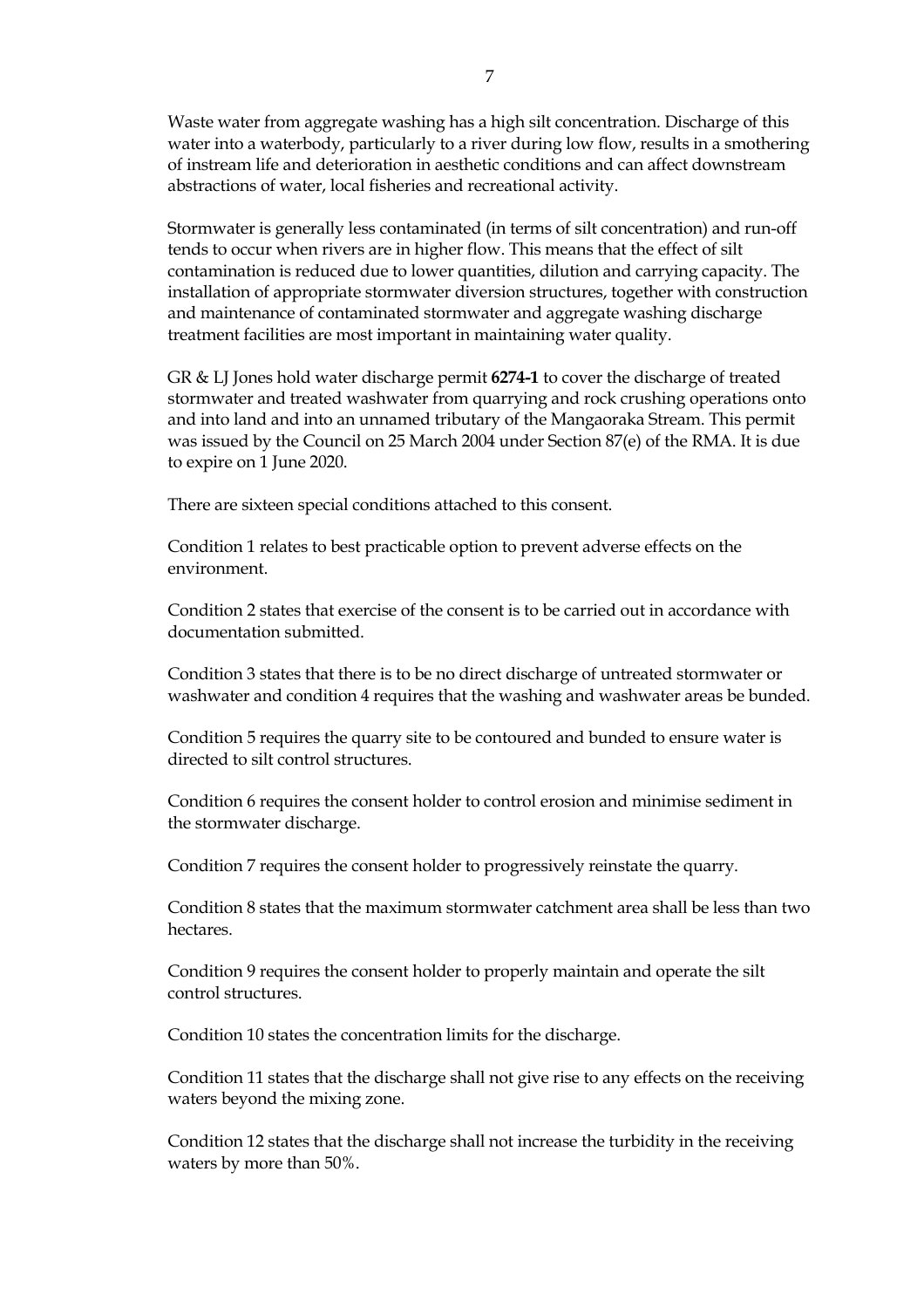Condition 13 requires the consent holder to provide the Council with a site plan, contingency plan, and stormwater management plan.

Condition 14 states that on the cessation of quarrying, the consent holder shall reinstate the quarry and surrounding areas.

Condition 15 relates to consent lapse.

Condition 16 is a review provision.

A copy of the permit is attached to this report in Appendix I.

#### **1.4.3 Air discharge permit**

Section 15(1)(c) of the RMA stipulates that no person may discharge any contaminant from any industrial or trade premises into air, unless the activity is expressly allowed for by a resource consent, a rule in a regional plan, or by national regulations. Rule 16 of the Council's Regional Air Quality Plan for Taranaki (July 2011) allows the discharge of emissions from quarrying operations as a permitted activity, subject to compliance with various environmental performance conditions.

#### **1.4.4 Discharges of wastes to land**

Sections 15(1)(b) and (d) of the RMA stipulate that no person may discharge any contaminant onto land if it may then enter water, or from any industrial or trade premises onto land under any circumstances, unless the activity is expressly allowed for by a resource consent, a rule in a regional plan, or by national regulations.

GR & LJ Jones holds discharge permit **7439-1** to cover the discharge of cleanfill onto and into land in the vicinity of the Mangaoraka Stream*.* This permit was issued by the Council on 27 January 2009 under Section 87(e) of the RMA. It is due to expire on 1 June 2026.

There are eight special conditions attached to this consent.

Condition 1 states that the discharge of cleanfill is limited to the pit area.

Condition 2 states which materials can be dumped in the cleanfill.

Condition 3 states which materials must not be dumped in the cleanfill.

Condition 4 requires the consent holder to obtain written approval if uncertain if material can be dumped.

Condition 5 requires the consent holder to adopt best practicable option.

Condition 6 requires the site to be stabilised and revegetated upon completion of discharge of cleanfill.

Condition 7 relates to consent lapse.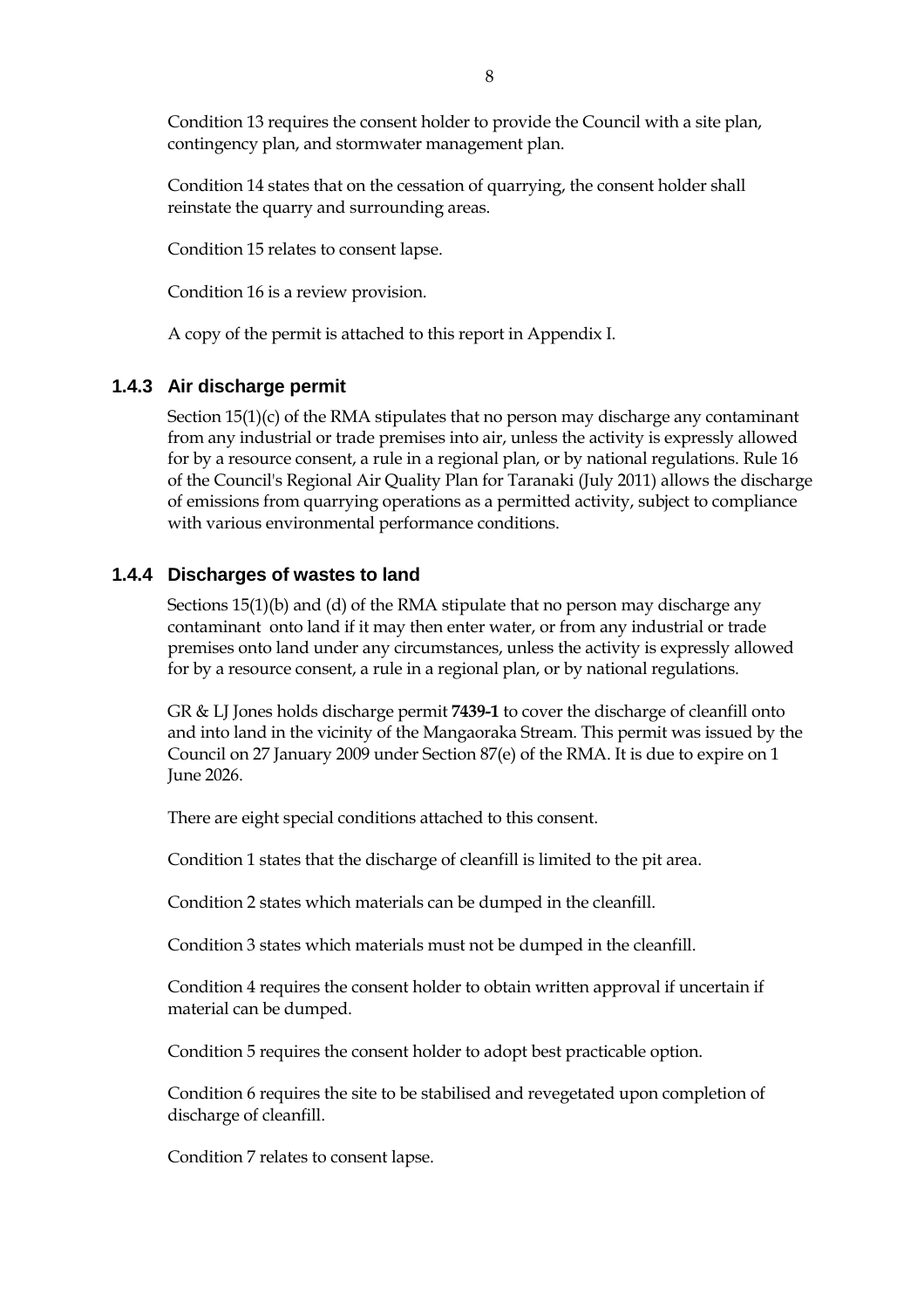Condition 8 allows the Council to review, amend, delete or add to the conditions of consent.

A copy of the permit is attached to this report in Appendix I.

### **1.5 Monitoring programme**

#### **1.5.1 Introduction**

Section 35 of the RMA sets out an obligation for the Council to: gather information, monitor, and conduct research on the exercise of resource consents, and the effects arising, within the Taranaki region.

The Council may therefore make and record measurements of physical and chemical parameters, take samples for analysis, carry out surveys and inspections, conduct investigations, and seek information from consent holders.

The monitoring programme for the GR & LJ Jones site consisted of three primary components.

#### **1.5.2 Programme liaison and management**

There is generally a significant investment of time and resources by the Council in ongoing liaison with resource consent holders over consent conditions and their interpretation and application, in discussion over monitoring requirements, preparation for any reviews, renewals, or new consents, advice on the Council's environmental management strategies and the content of regional plans, and consultation on associated matters.

#### **1.5.3 Site inspections**

The GR & LJ Jones site was visited six times during the monitoring period. With regard to consents for the abstraction of or discharge to water, the main points of interest were plant processes with potential or actual discharges to receiving watercourses, including contaminated stormwater and washwater. Air inspections focused on plant processes with associated actual and potential emission sources and characteristics, including potential odour, dust, noxious or offensive emissions. Sources of data being collected by the consent holder were identified and accessed, so that performance in respect of operation, internal monitoring, and supervision could be reviewed by the Council. The neighbourhood was surveyed for environmental effects.

#### **1.5.4 Chemical sampling**

One sample was collected from the settlement pond during the 2012-2014 monitoring period, however visual inspections on each visit confirmed no indication of any effect.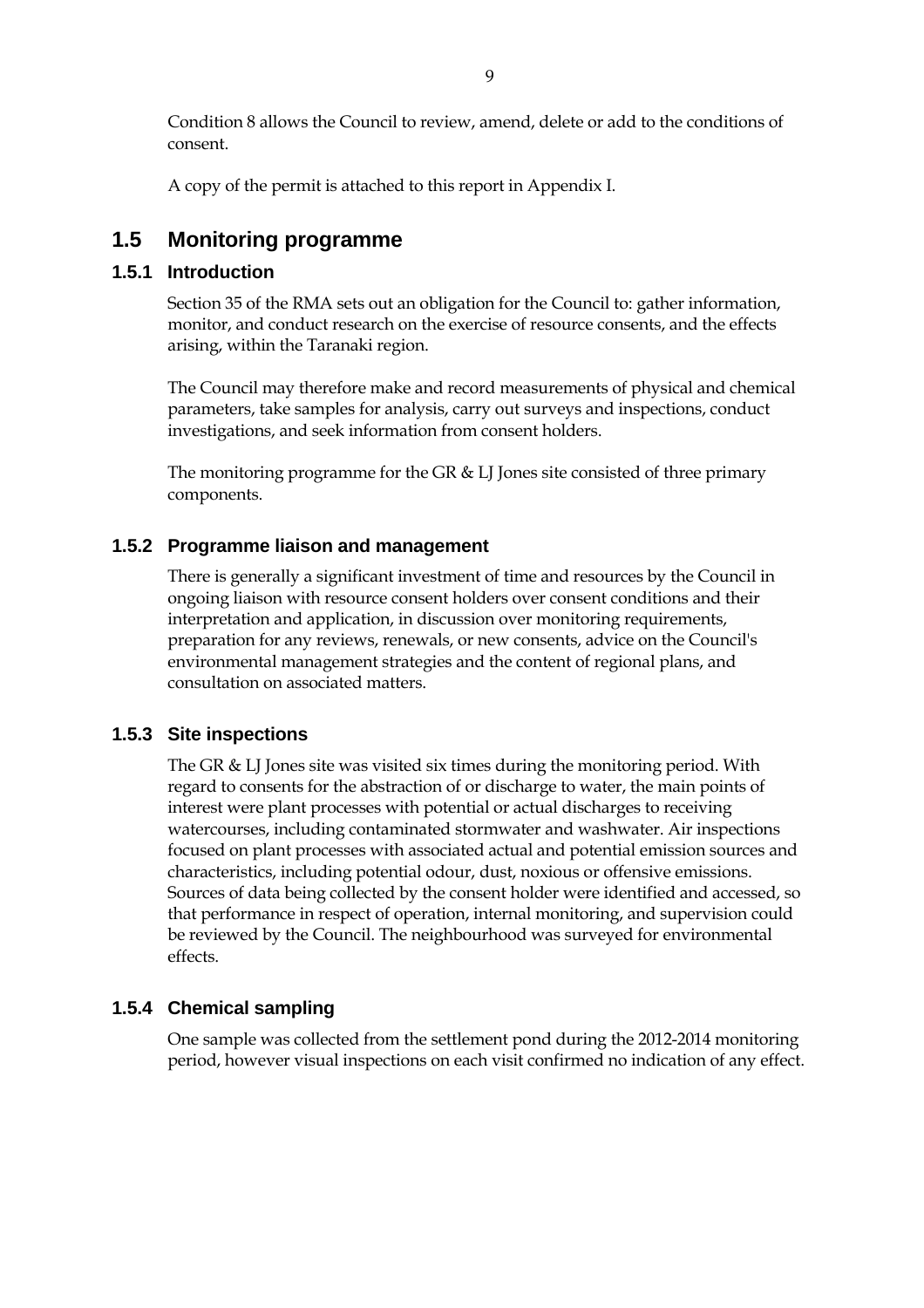## **2. Results**

### **2.1 Water**

#### **2.1.1 Inspections**

#### **18 September 2012**

There was some product stockpiled onsite. There was no processing or washing occurring at the time of inspection. There was product being extracted from the pit. The water that was being pumped from the pit into the stream was clear and having no visual impact on the stream. The clean fill consisted of soil. The site was tidy and complying with consent conditions at the time of inspection.

#### **23 January 2013**

There was a lot of product stockpiled onsite. At the time of inspection processing was taking place onsite and there was some product being extracted from the pit. The clean fill was mainly made up of large quantities of clay and topsoil for reinstatement. There was no discharge at the time of inspection however a sample was taken of pit water to ensure consent conditions would have been complied with should a discharge occur.

#### **24 June 2013**

There was a lot of product stockpiled onsite but the area looked good. There was processing occurring at time of inspection. The extraction area looked good. There had been a lot of product dumped in the clean fill area; the materials consisted mainly of clay and dirt. All was satisfactory at time of inspection.

#### **31 July 2013**

The site was processing at time of inspection. There was a lot of product stockpiled onsite. The crusher was getting repaired and there was a big pile of concrete slabs to be processed. The clean fill area and the extraction area looked good. The inspecting officer spoke with the site manager during the inspection. All was satisfactory at time of inspection.

#### **13 January 2014**

There was processing occurring at time of inspection. There was a lot of material onsite. Overall the site looked good, the extraction area and clean fill were well maintained. There had been a lot of material dumped since last inspection. The materials consisted of clay, dirt, broken concrete-bricks and tree stumps. All was satisfactory at time of inspection. There were no dust issues, as sprinklers were operating in the driveway.

#### **12 March 2014**

There was processing occurring at time of inspection. There was a lot of product stockpiled onsite. They were extracting near where the old pump was and the clean fill looked good. There had been a lot of material dumped since last inspection. Materials mainly consisted of soil, clay and stumps. All was satisfactory at time of inspection.

#### **2.1.2 Results of discharge monitoring**

One sample was collected of the receiving waters during the 2012-2014 monitoring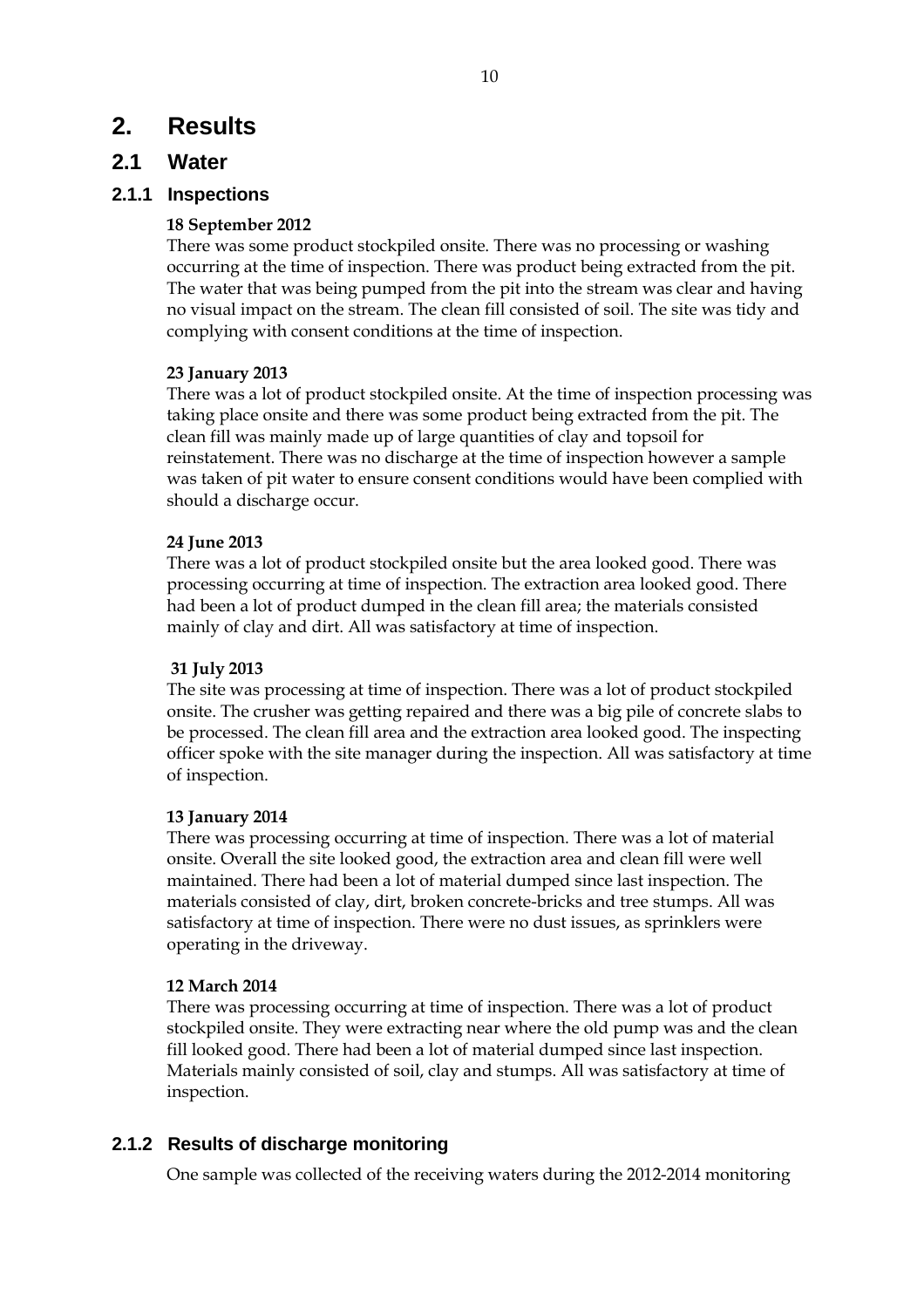period Inspections of the site found it to be tidy and complying with consent conditions. The discharge from the site to the receiving water was having no visible impact beyond the mixing zone during six inspections at the site.

**Table 1** Results of samples taken on 23 January 2013

| <b>Parameters</b>                            | <b>Consent limit</b> | Settlement pond |
|----------------------------------------------|----------------------|-----------------|
| рH                                           | 6-9                  | 8.6             |
| suspended solid $\left(\frac{q}{m^3}\right)$ | 100                  | 19              |
| Hydrocarbon (g/m <sup>3</sup> )              | 15                   | < 0.5           |
| Turbidity (NTU)                              |                      |                 |

The results above show that had a discharge occurred, it would have met the consent conditions.

#### **2.1.3 Results of receiving environment monitoring**

No samples were collected of the receiving waters during the 2012-2014 monitoring period. Inspections of the site found the discharge was not having any visual effect on the unnamed tributary of the Mangaoraka Stream.

### **2.2 Air**

#### **2.2.1 Inspections**

Air inspections are undertaken in conjunction with compliance monitoring inspections.

#### **2.2.2 Results of monitoring**

Inspections found there was no noticeable effect on air quality in the vicinity of the quarry or on the surrounding area as a result of operations at the quarry.

### **2.3 Investigations, interventions, and incidents**

The monitoring programme for the period was based on what was considered to be an appropriate level of monitoring, review of data, and liaison with the consent holder. During the period matters may arise which require additional activity by the Council for example provision of advice and information, or investigation of potential or actual courses of non-compliance or failure to maintain good practices. A pro-active approach that in the first instance avoids issues occurring is favoured.

The Council operates and maintains a register of all complaints or reported and discovered excursions from acceptable limits and practices, including non-compliance with consents, which may damage the environment. The Unauthorised Incident Register (UIR) includes events where the company concerned has itself notified the Council. The register contains details of any investigation and corrective action taken.

Complaints may be alleged to be associated with a particular site. If there is potentially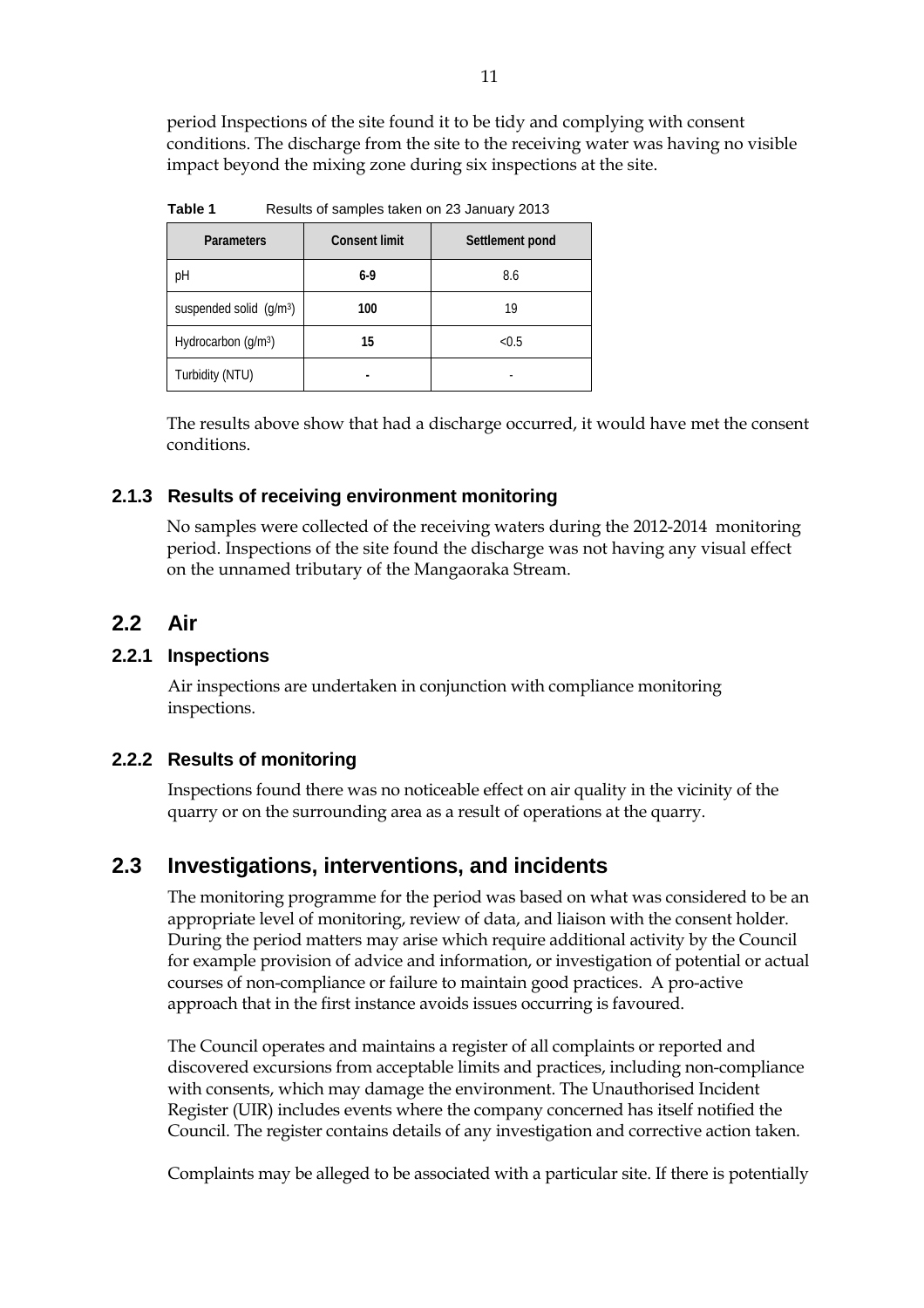an issue of legal liability, the Council must be able to prove by investigation that the identified company is indeed the source of the incident (or that the allegation cannot be proven).

In the 2012-2014 period, there were no incidents recorded by the Council that were associated with operations at the GR & LJ Jones quarry site.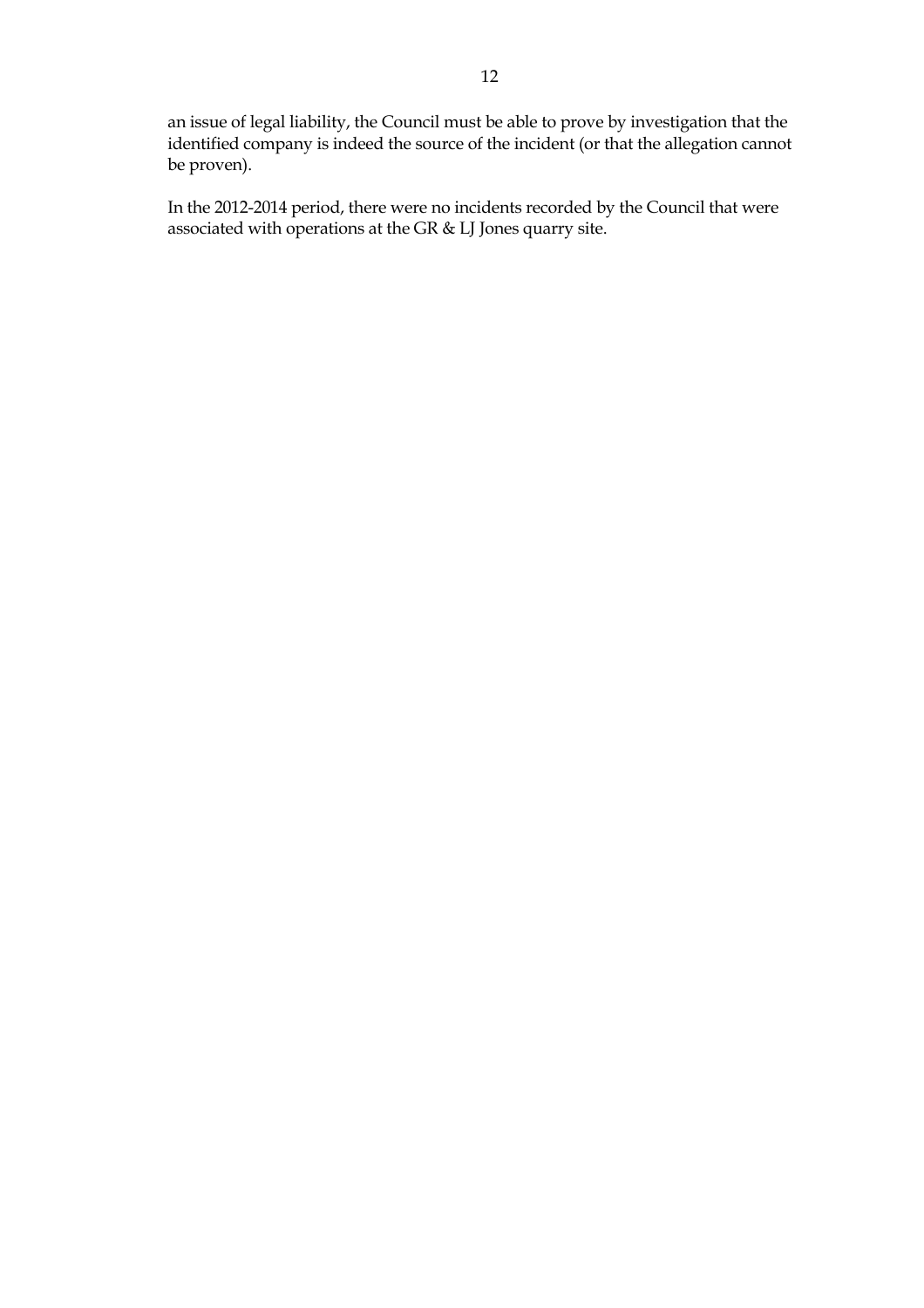## **3. Discussion**

## **3.1 Discussion of plant performance**

Operations at the site were generally very good during the 2012-2014 monitoring period. No adverse effects were observed on the receiving environment as a result of the activities at the site. The site was generally tidy; no unauthorized material was noted in the cleanfill during inspections at the site. The quarry and cleanfill have been operating in accordance with resource consent conditions.

## **3.2 Environmental effects of exercise of water permit**

The main potential environment effect on waterways that quarries may have is the discharge of washwater containing high levels of suspended solids into nearby waterways. Such discharges may result in discolouration of the waterway near the discharge point and may result in smothering of benthic life forms, form a barrier to fish movement and may affect fish spawning habitats.

The Council monitors for possible effects on stream life by conducting a visual inspection of the streambed both up and downstream of the quarry, and measuring physicochemical properties of the stormwater when suspected non-compliance is occurring.

As in previous years, the stormwater from the site was visibly of good quality. Monitoring of the site during the 2012-2014 monitoring period revealed that the quarry was not causing any visual effect on the receiving waterbody and was in compliance with consent 6274-1.

## **3.3 Evaluation of performance**

A summary of the Company's compliance record for the period under review is set out in Tables 2 and 3.

|                       | <b>Condition requirement</b>                                                                  | Means of monitoring during period under review       | Compliance<br>achieved? |
|-----------------------|-----------------------------------------------------------------------------------------------|------------------------------------------------------|-------------------------|
| 1.                    | Best practicable option                                                                       | Inspections of the site                              | <b>Yes</b>              |
| $\mathcal{D}_{\cdot}$ | Exercise consent in accordance with<br>documentation submitted                                | Inspections of site                                  | Yes.                    |
| 3.                    | No direct discharge of untreated<br>stormwater                                                | Inspections of site and stream banks                 | Yes                     |
| 4.                    | Washwater treatment system to be<br>bunded to prevent inflow of stormwater<br>and groundwater | Inspections of system                                | Yes                     |
| 5.                    | Active quarry site to be bunded and all<br>water directed to treatment system                 | Inspections of site and treatment system             | <b>Yes</b>              |
| 6.                    | Control erosion and minimise<br>sediment in the stormwater                                    | Inspections of stormwater system and excavation area | <b>Yes</b>              |

**Table 2** Summary of performance for Consent 6274-1 to discharge treated stormwater and washwater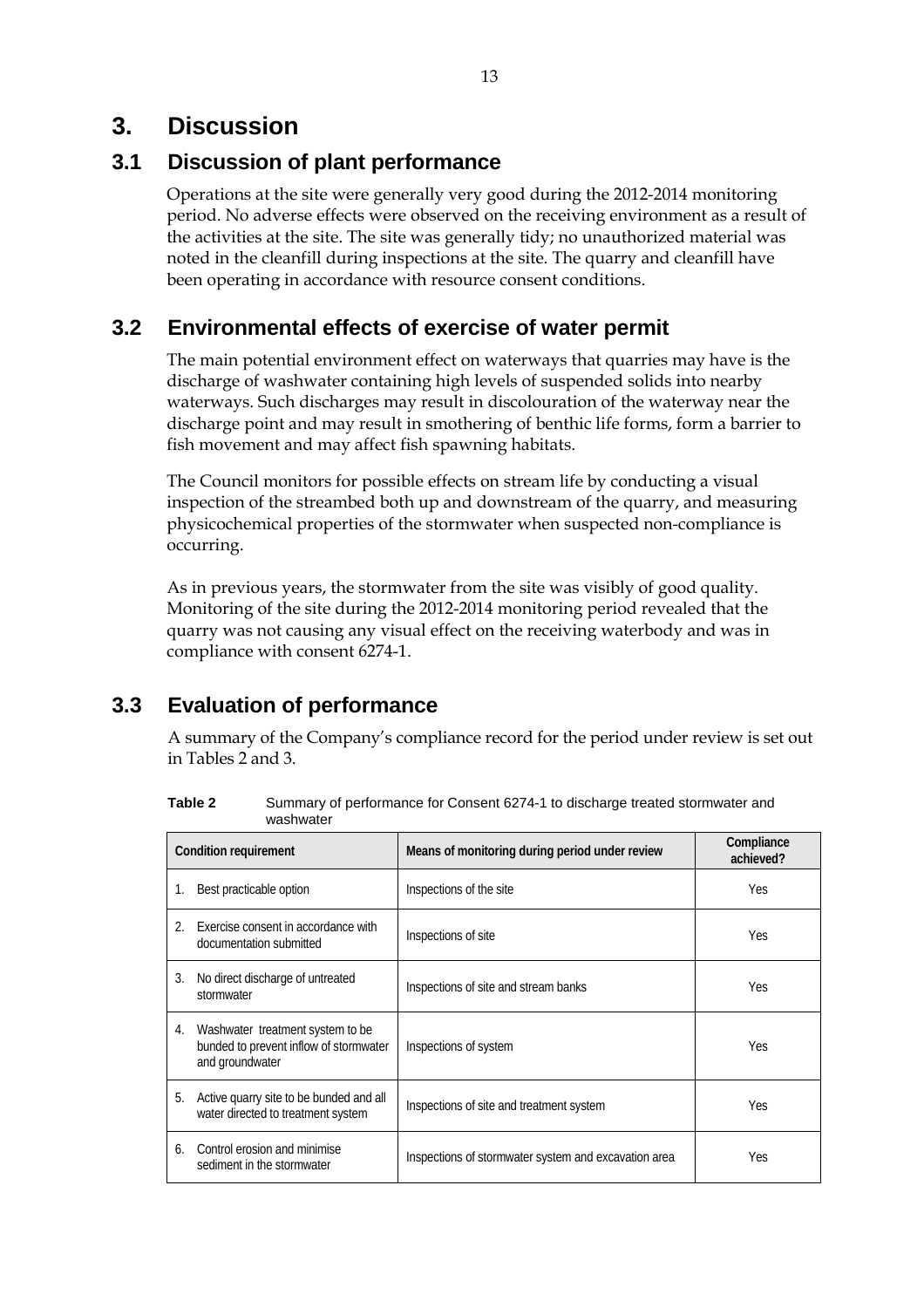| <b>Condition requirement</b>                                                              | Means of monitoring during period under review                               | Compliance<br>achieved? |
|-------------------------------------------------------------------------------------------|------------------------------------------------------------------------------|-------------------------|
| Operate and progressive<br>7.<br>reinstatement of the site                                | Inspections of the excavation area                                           | Yes                     |
| Stormwater catchment area to be no<br>8.<br>more than 2 hectares                          | Inspections of the quarry site                                               | <b>Yes</b>              |
| 9.<br>Maintain and operate silt control<br>structures                                     | Inspections of the silt control structures and stormwater<br>discharge areas | <b>Yes</b>              |
| 10. Concentration limits in the discharge                                                 | Observations and sampling of stormwater discharge                            | Yes                     |
| 11. Discharge shall not give rise to effects<br>beyond the mixing zone                    | Inspections of the stream, upstream and downstream of<br>the discharge point | Yes                     |
| 12. Discharge must not increase turbidity<br>by more than 50%                             | Inspections of the tributary and the Mangaoraka Stream                       | <b>Yes</b>              |
| 13. Site plan, stormwater management<br>plan, and a contingency plan                      | Plans received                                                               | Yes                     |
| 14. Reinstatement on cessation of<br>quarrying                                            | Quarry still operating                                                       | N/A                     |
| 15. Consent lapse                                                                         | N/A                                                                          | N/A                     |
| 16. Review provision                                                                      | Next optional review June 2014                                               | N/A                     |
| Overall assessment of compliance and environmental performance in respect of this consent | High                                                                         |                         |

N/A = not applicable

#### **Table 3** Summary of performance for Consent 7439-1 to discharge cleanfill into land

|    | <b>Condition requirement</b>                                                                      | Means of monitoring during period under review                | Compliance<br>achieved? |
|----|---------------------------------------------------------------------------------------------------|---------------------------------------------------------------|-------------------------|
| 1. | Disposal only to occur in pit area<br>shown in appendix I                                         | Inspections of cleanfill site                                 | Yes                     |
| 2. | Materials permitted to be disposed of                                                             | Inspections of cleanfill site                                 | Yes                     |
| 3. | Materials not permitted to be disposed<br>0f                                                      | Inspections of cleanfill site                                 | Yes                     |
| 4. | Written approval required if unsure<br>material is acceptable or not                              | No requests received regarding appropriateness of<br>material | Yes                     |
| 5. | Adopt best practicable option                                                                     | Inspections of cleanfill site                                 | Yes                     |
| 6. | Stabilisation and revegetation of site<br>on completion of cleanfill operation                    | N/A - cleanfill still operating                               | N/A                     |
| 7. | Consent lapse                                                                                     | N/A                                                           | N/A                     |
| 8. | Review, amend, delete or add to<br>conditions of consent                                          | Next optional review June 2014                                | N/A                     |
|    | Overall assessment of compliance and environmental performance in respect of this consent<br>High |                                                               |                         |

N/A = not applicable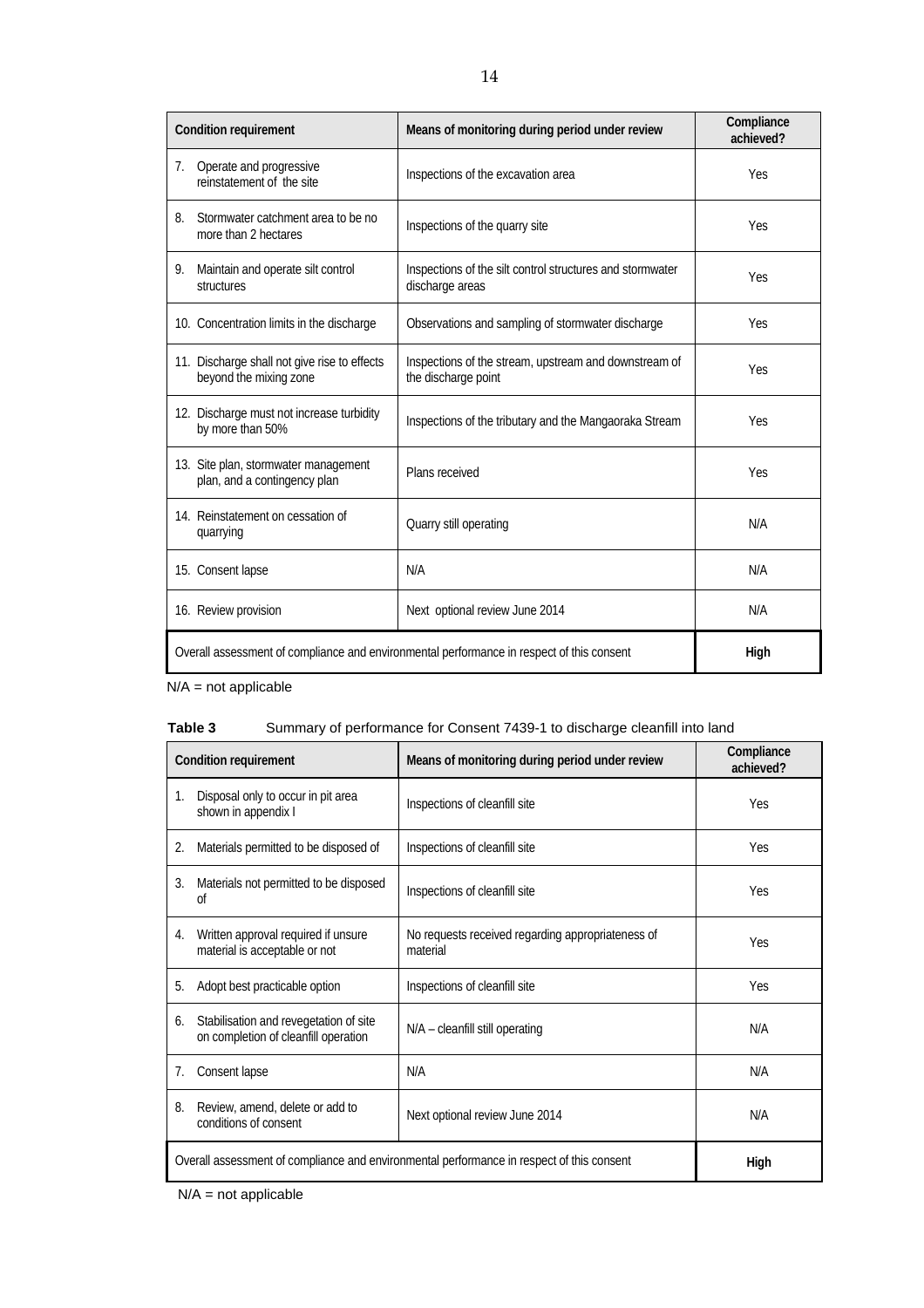During the period under review, the Company demonstrated a high level of environmental performance and compliance with the resource consents. During the period under review no visual effects on the receiving waters were observed. The operators appear to be aware of the environmental issues related to the site, and are

able and willing to improve the site when and where necessary. There were no incidents recorded regarding operations at the quarry site during the 2012-2014 monitoring period.

## **3.4 Recommendations from the 2010-2012 Biennial Report**

- THAT monitoring of discharges from the GR  $&$  LJ Jones quarry in the 2012-2014 period continue at the same level as in 2010-2012.
- 2. THAT the option for a review of resource consent(s) 6274-1 and 7439-1 in June 2014, as set out in conditions 16 and 8 of the consents*,* not be exercised, on the grounds that the current conditions are adequate to deal with any environmental effects on the environment arising as a result of exercising the consents.

These recommendation were carried out.

### **3.5 Alterations to monitoring programmes for 2014-2016**

In designing and implementing the monitoring programmes for air/water discharges in the region, the Council has taken into account the extent of information made available by previous authorities, its relevance under the RMA, the obligations of the Act in terms of monitoring emissions/discharges and effects, and subsequently reporting to the regional community, the scope of assessments required at the time of renewal of permits, and the need to maintain a sound understanding of industrial processes within Taranaki emitting to the atmosphere/discharging to the environment.

In the case of GR & LJ Jones quarry, the programme for 2012-2014 was unchanged from that for 2010-2012 on the grounds that the level of monitoring for both the quarry and cleanfill is adequate. It is now proposed that for 2014-2016, the programme remain unchanged. A recommendation to this effect is attached to this report.

## **3.6 Exercise of optional review of consent**

Resource consents 6274-1 and 7439-1 provided for an optional review of the consent in June 2014. Condition 16 of consent 6427-1 and condition 8 of consent 7439-1 allow the Council to review the consents, for the purpose of ensuring conditions are adequate to deal with any adverse effects on the environment arising from the exercise of the consents, which were not foreseen at the time the application was considered or which it was not appropriate to deal with at the time.

Based on the results of monitoring in the period under review, and in previous years as set out in earlier compliance monitoring reports, it was considered that there were no grounds that required reviews to be pursued.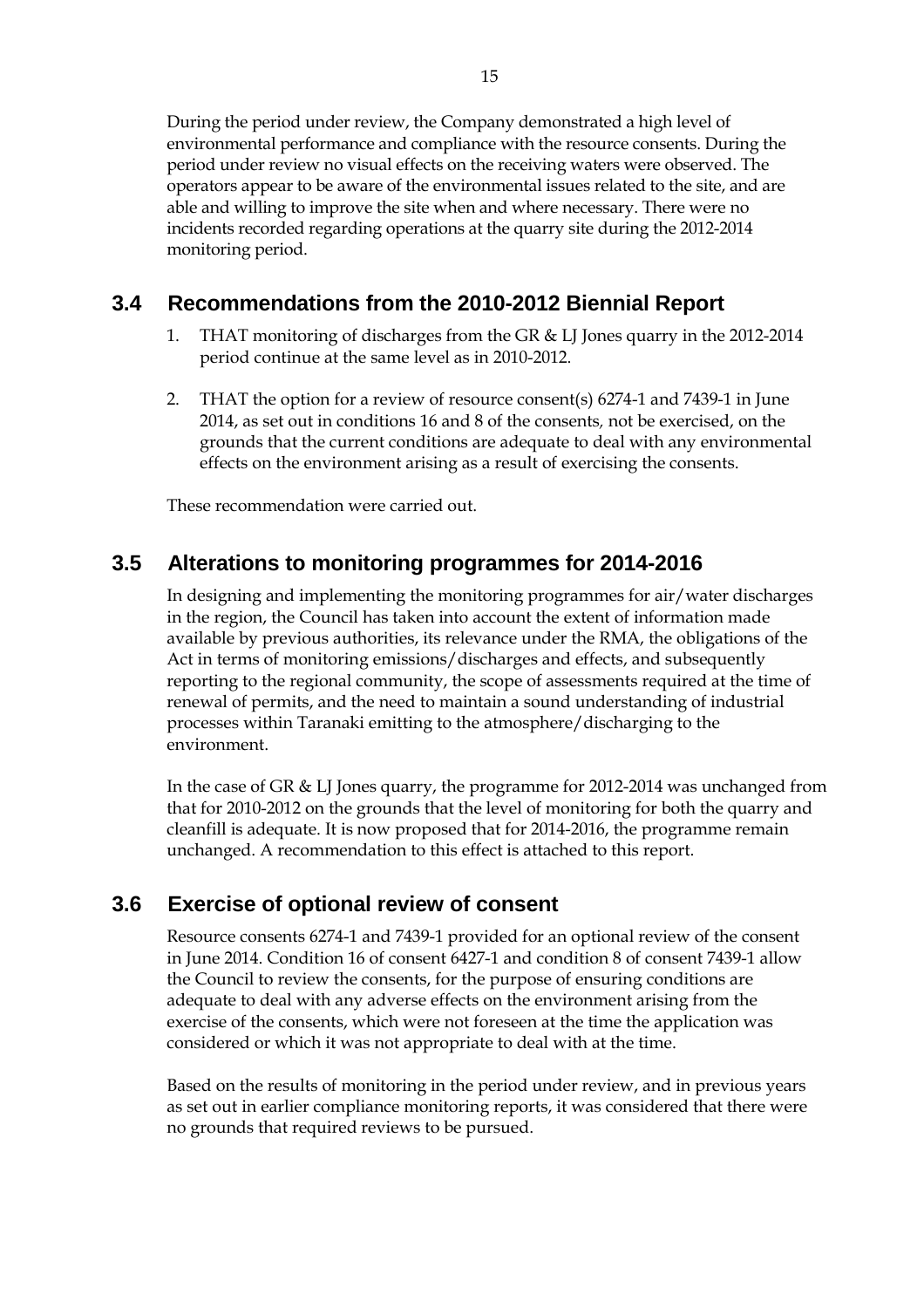## **4. Recommendation**

1. THAT monitoring of discharges from the GR & LJ Jones quarry in the 2014-2016 period continue at the same level as in 2012-2014.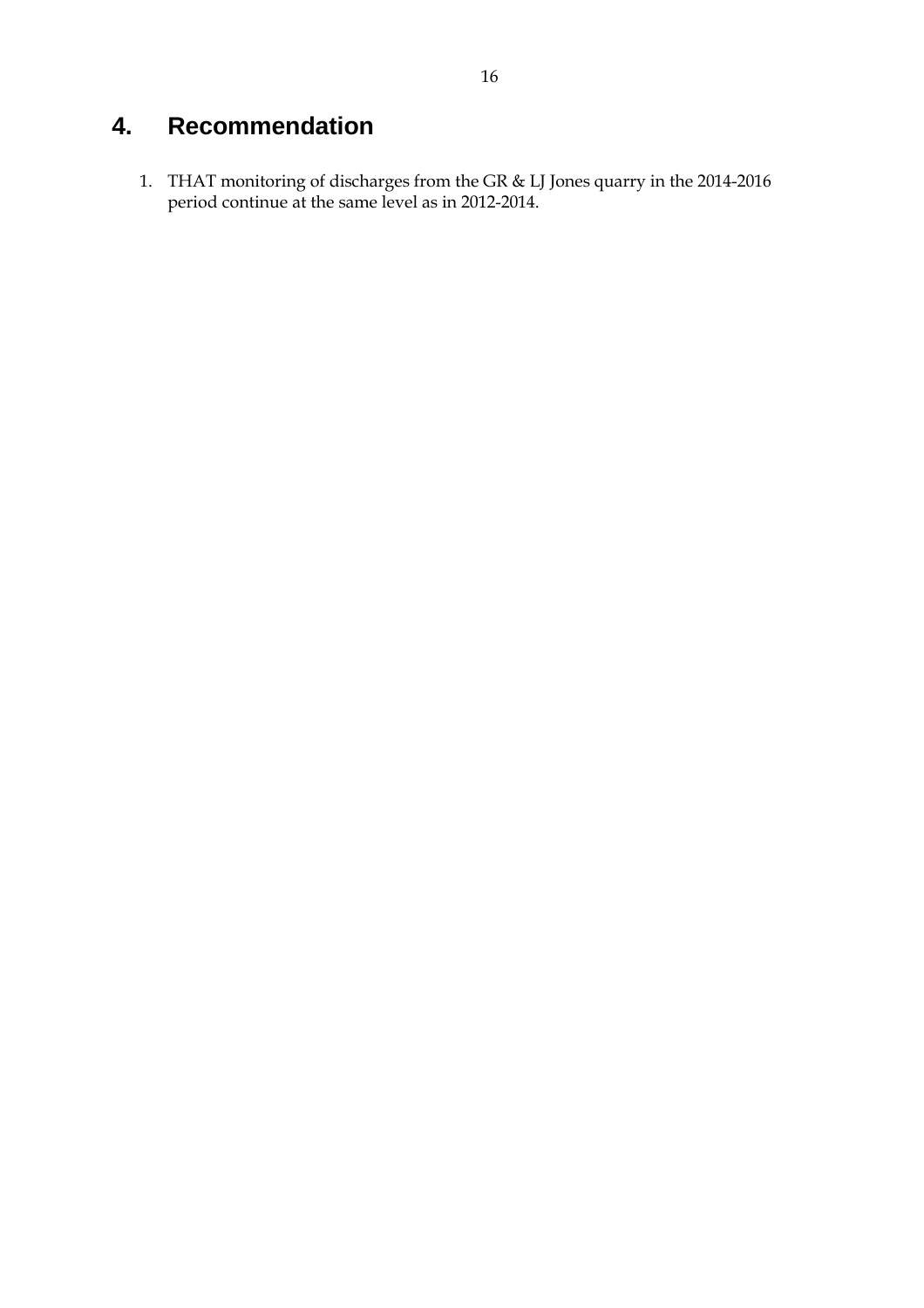## **Glossary of common terms and abbreviations**

The following abbreviations and terms may be used within this report:

| $Al^*$        | Aluminium.                                                                     |
|---------------|--------------------------------------------------------------------------------|
| $As^*$        | Arsenic.                                                                       |
| Biomonitoring | Assessing the health of the environment using aquatic organisms.               |
| <b>BOD</b>    | Biochemical oxygen demand. A measure of the presence of degradable             |
|               | organic matter, taking into account the biological conversion of ammonia       |
|               | to nitrate.                                                                    |
| <b>BODF</b>   | Biochemical oxygen demand of a filtered sample.                                |
| Bund          | A wall around a tank to contain its contents in the case of a leak.            |
| <b>CBOD</b>   | Carbonaceous biochemical oxygen demand. A measure of the presence of           |
|               | degradable organic matter, excluding the biological conversion of              |
|               | ammonia to nitrate.                                                            |
| cfu           | Colony forming units. A measure of the concentration of bacteria.              |
| COD           | Chemical oxygen demand. A measure of the oxygen required to oxidise            |
|               | all matter in a sample by chemical reaction.                                   |
| Condy         | Conductivity, an indication of the level of dissolved salts in a sample,       |
|               | usually measured at 20°C and expressed in mS/m.                                |
| $Cu*$         | Copper.                                                                        |
| DO            | Dissolved oxygen.                                                              |
| <b>DRP</b>    | Dissolved reactive phosphorus.                                                 |
| E.coli        | Escherichia coli, an indicator of the possible presence of faecal material and |
|               | pathological micro-organisms. Usually expressed as the number of               |
|               | colonies per 100 ml.                                                           |
| Ent           | Enterococci, an indicator of the possible presence of faecal material and      |
|               | pathological micro-organisms. Usually expressed as the number of               |
|               | colonies per 100 ml.                                                           |
| F             | Fluoride.                                                                      |
| FC            | Faecal coliforms, an indicator of the possible presence of faecal material     |
|               | and pathological micro-organisms. Usually expressed as the number of           |
|               | colonies per 100 ml.                                                           |
| Fresh         | Elevated flow in a stream, such as after heavy rainfall.                       |
| $g/m^3$       | Grammes per cubic metre, and equivalent to milligrammes per litre              |
|               | $(mg/L)$ . In water, this is also equivalent to parts per million (ppm), but   |
|               | the same does not apply to gaseous mixtures.                                   |
| Incident      | An event that is alleged or is found to have occurred that may have actual     |
|               | or potential environmental consequences or may involve non-compliance          |
|               | with a consent or rule in a regional plan. Registration of an incident by      |
|               | the Council does not automatically mean such an outcome had actually           |
|               | occurred.                                                                      |
| Intervention  | Action/s taken by Council to instruct or direct actions be taken to avoid      |
|               | or reduce the likelihood of an incident occurring.                             |
| Investigation | Action taken by Council to establish what were the circumstances/events        |
|               | surrounding an incident including any allegations of an incident.              |
| 1/s           | Litres per second.                                                             |
| <b>MCI</b>    | Macroinvertebrate community index; a numerical indication of the state         |
|               | of biological life in a stream that takes into account the sensitivity of the  |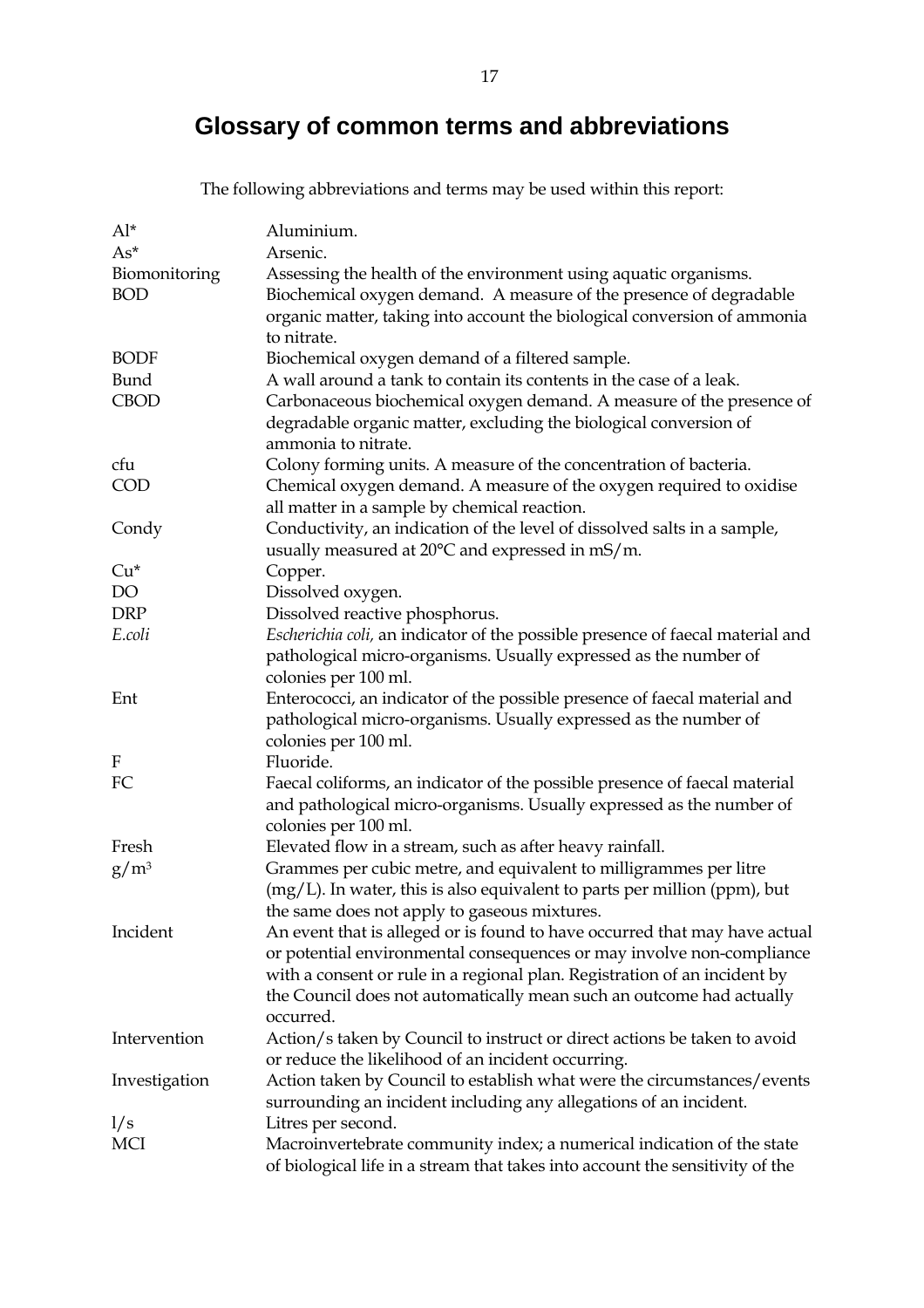|                  | taxa present to organic pollution in stony habitats.                                    |
|------------------|-----------------------------------------------------------------------------------------|
| mS/m             | Millisiemens per metre.                                                                 |
| Mixing zone      | The zone below a discharge point where the discharge is not fully mixed                 |
|                  | with the receiving environment. For a stream, conventionally taken as a                 |
|                  | length equivalent to 7 times the width of the stream at the discharge                   |
|                  | point.                                                                                  |
| NH <sub>4</sub>  | Ammoniacal nitrogen, normally expressed in terms of the mass of                         |
|                  | nitrogen (N).                                                                           |
| NH <sub>3</sub>  | Unionised ammonia nitrogen, normally expressed in terms of the mass of<br>nitrogen (N). |
| NO <sub>3</sub>  | Nitrate, normally expressed in terms of the mass of nitrogen (N).                       |
| <b>NTU</b>       | Nephelometric Turbidity Unit, a measure of the turbidity of water.                      |
| O&G              | Oil and grease, defined as anything that will dissolve into a particular                |
|                  | organic solvent (e.g. hexane). May include both animal material (fats)                  |
|                  | and mineral matter (hydrocarbons).                                                      |
| $Pb*$            | Lead.                                                                                   |
| pH               | A numerical system for measuring acidity in solutions, with 7 as neutral.               |
|                  | Numbers lower than 7 are increasingly acidic and higher than 7 are                      |
|                  | increasingly alkaline. The scale is logarithmic i.e. a change of 1 represents           |
|                  | a ten-fold change in strength. For example, a pH of 4 is ten times more                 |
|                  | acidic than a pH of 5.                                                                  |
| Physicochemical  | Measurement of both physical properties(e.g. temperature, clarity,                      |
|                  | density) and chemical determinants (e.g. metals and nutrients) to                       |
|                  | characterise the state of an environment.                                               |
| $PM_{10}$        | Relatively fine airborne particles (less than 10 micrometre diameter                    |
| Resource consent | Refer Section 87 of the RMA. Resource consents include land use consents                |
|                  | (refer Sections 9 and 13 of the RMA), coastal permits (Sections 12, 14 and              |
|                  | 15), water permits (Section 14) and discharge permits (Section 15)                      |
| <b>RMA</b>       | Resource Management Act 1991 and subsequent amendments.                                 |
| <b>SS</b>        | Suspended solids.                                                                       |
| Temp             | Temperature, measured in °C.                                                            |
| Turb             | Turbidity, expressed in NTU.                                                            |
| UI               | Unauthorised Incident.                                                                  |
| <b>UIR</b>       | Unauthorised Incident Register - contains a list of events recorded by the              |
|                  | Council on the basis that they may have the potential or actual                         |
|                  | environmental consequences that may represent a breach of a consent or                  |
|                  | provision in a Regional Plan.                                                           |
| $Zn^*$           | Zinc.                                                                                   |

\*an abbreviation for a metal or other analyte may be followed by the letter 'As', to denote the amount of metal recoverable in acidic conditions. This is taken as indicating the total amount of metal that might be solubilised under extreme environmental conditions. The abbreviation may alternatively be followed by the letter 'D', denoting the amount of the metal present in dissolved form rather than in particulate or solid form. For further information on analytical methods, contact the Council's laboratory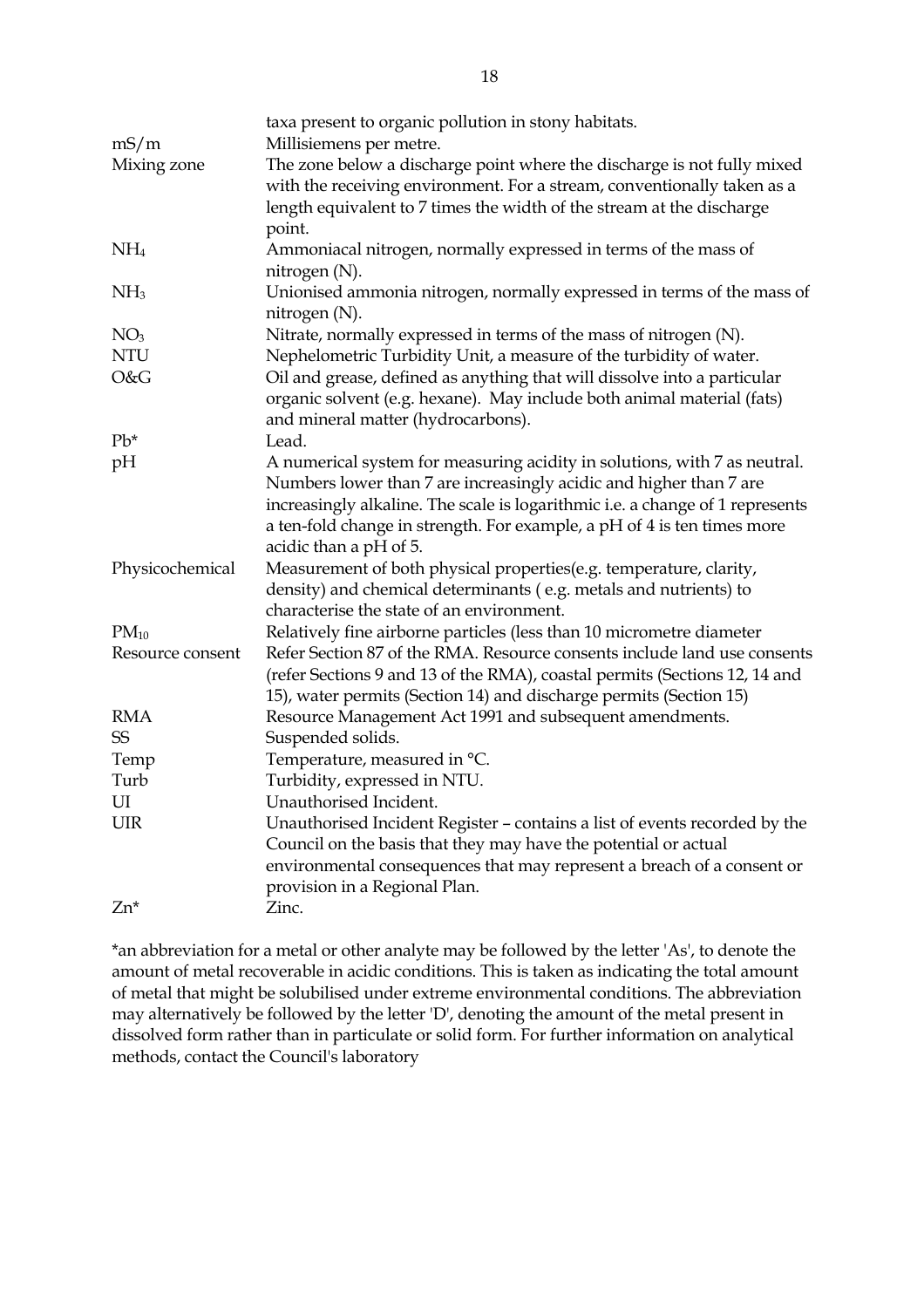## **Bibliography and references**

- Taranaki Regional Council, 1992: Regional Policy Statement Working Paper. Aggregate extraction in Taranaki. TRC Report.
- Taranaki Regional Council 2006: 'GR & LJ Jones quarry Monitoring Programme Biennial Report 2004-2006'. Technical Report 06-68, Taranaki Regional Council, Stratford.
- Taranaki Regional Council 2008: 'GR & LJ Jones quarry Monitoring Programme Biennial Report 2006-2008'. Technical Report 08-27, Taranaki Regional Council, Stratford.
- Taranaki Regional Council 2010: 'GR & LJ Jones quarry Monitoring Programme Biennial Report 2008-2010;. Technical Report 10-72, Taranaki Regional Council, Stratford.
- Taranaki Regional Council 2012: 'GR & LJ Jones quarry Monitoring Programme Biennial Report 2010-2012;. Technical Report 12-52, Taranaki Regional Council, Stratford.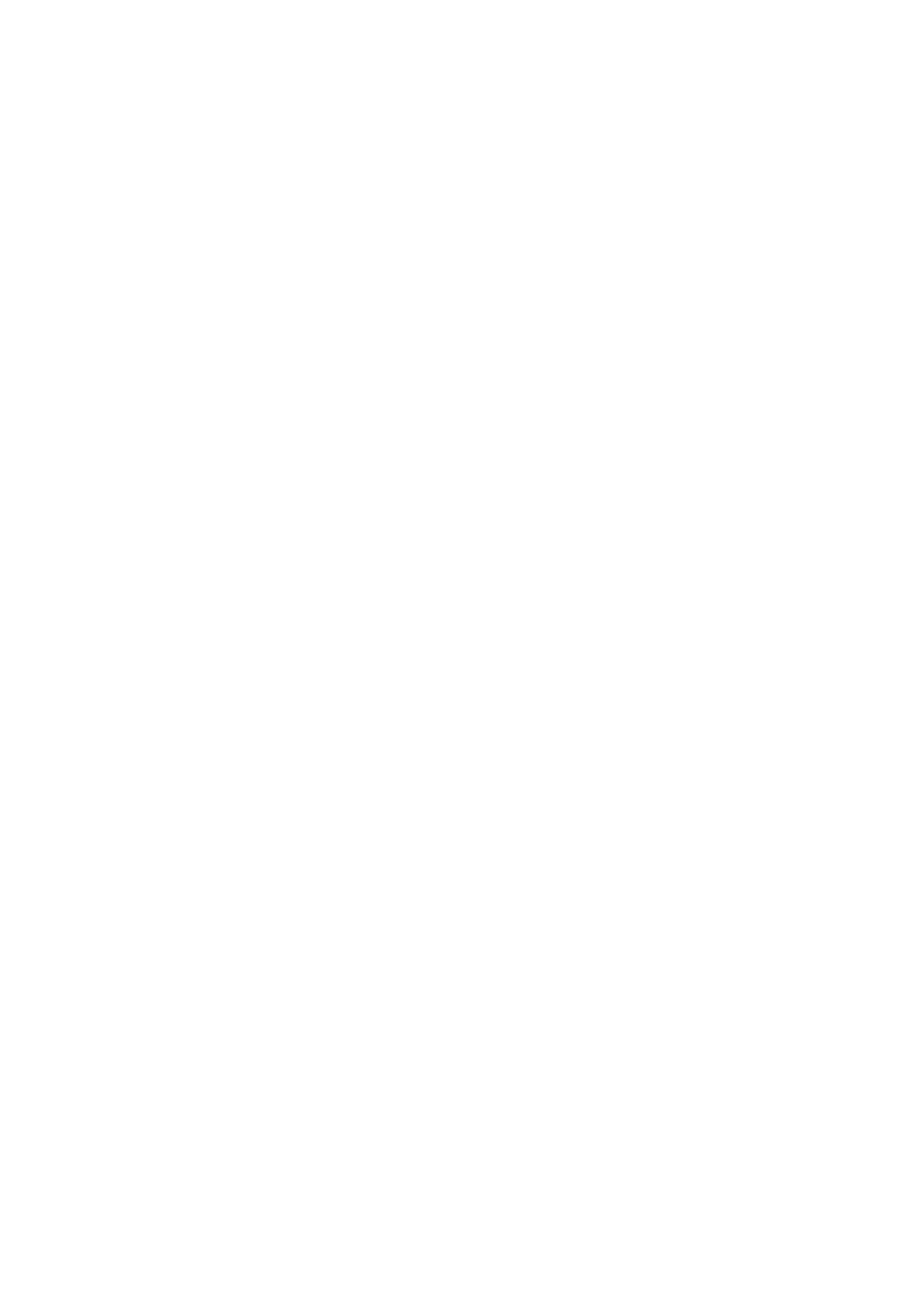## **Appendix I**

## **Resource consents held by GR & LJ Jones**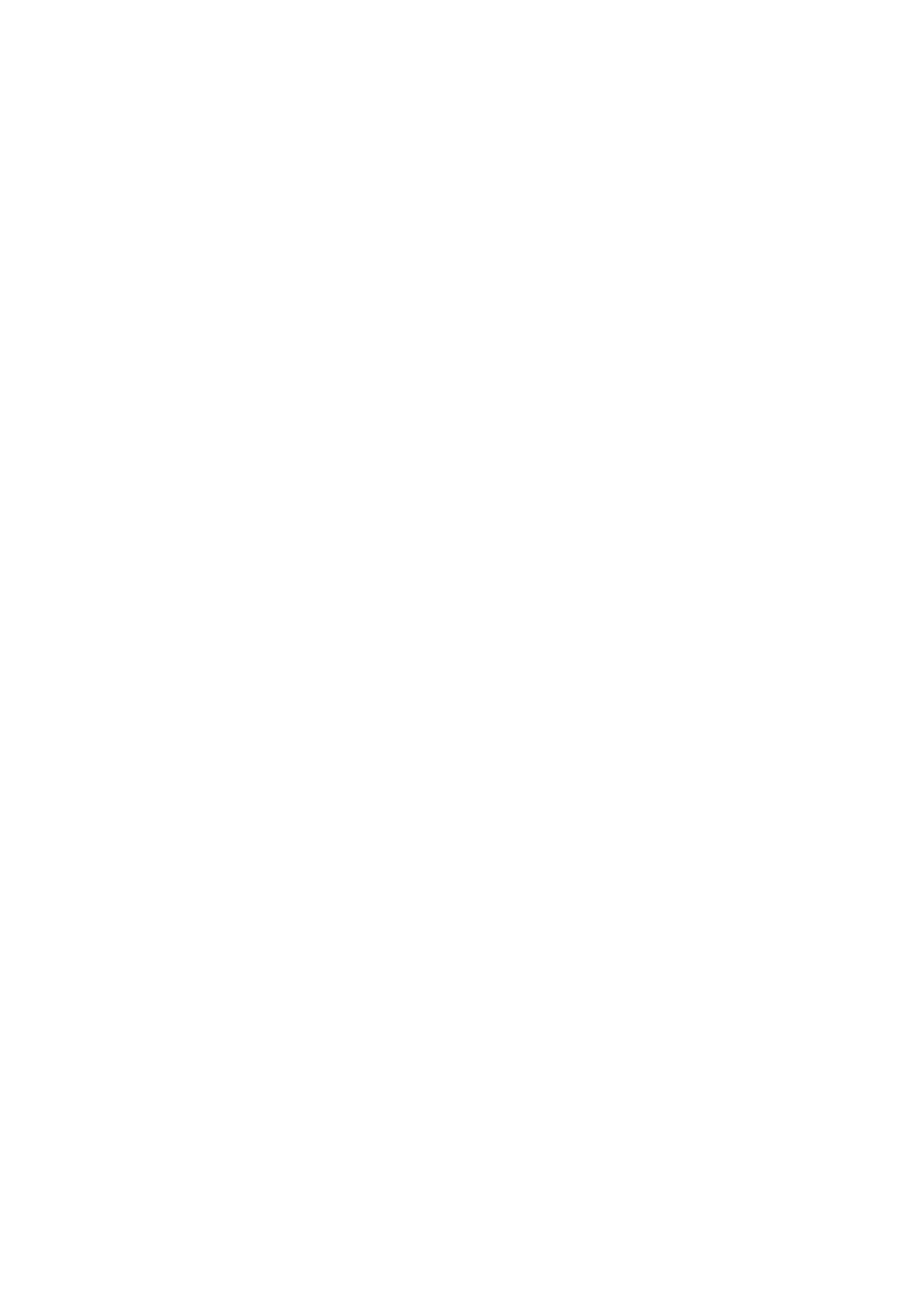

CHIEF EXECUTIVE PRIVATE BAG 713 **47 CLOTEN ROAD STRATFORD** NEW ZEALAND PHONE: 06-765 7127 FAX: 06-765 5097 www.trc.govt.nz

Please quote our file number on all correspondence

Name of **Consent Holder:** 

**Jones Quarry Limited** Gavin Roy & Linda Jean Jones 29 Mahoetahi Road **RD42 WAITARA** 

**Discharge Permit Pursuant to the Resource Management Act 1991** 

a resource consent is hereby granted by the

**Taranaki Regional Council** 

**Consent Granted** 27 January 2009 Date:

## **Conditions of Consent**

| Consent Granted:   | To discharge cleanfill onto and into land in the vicinity of<br>the Mangaoraka Stream at or about (NZTM)<br>1702940E-5681127N |
|--------------------|-------------------------------------------------------------------------------------------------------------------------------|
| Expiry Date:       | 1 June 2026                                                                                                                   |
| Review Date(s):    | June 2014, June 2020                                                                                                          |
| Site Location:     | 29 Mahoetahi Road, Waitara                                                                                                    |
| Legal Description: | Pt Lot 3 DP 6390 Blk III Paritutu SD                                                                                          |
| Catchment:         | Waiongana                                                                                                                     |

Mangaoraka Tributary:

> For General, Standard and Special conditions pertaining to this consent please see reverse side of this document www.trc.govt.nz

#### Working with people . Caring for our environment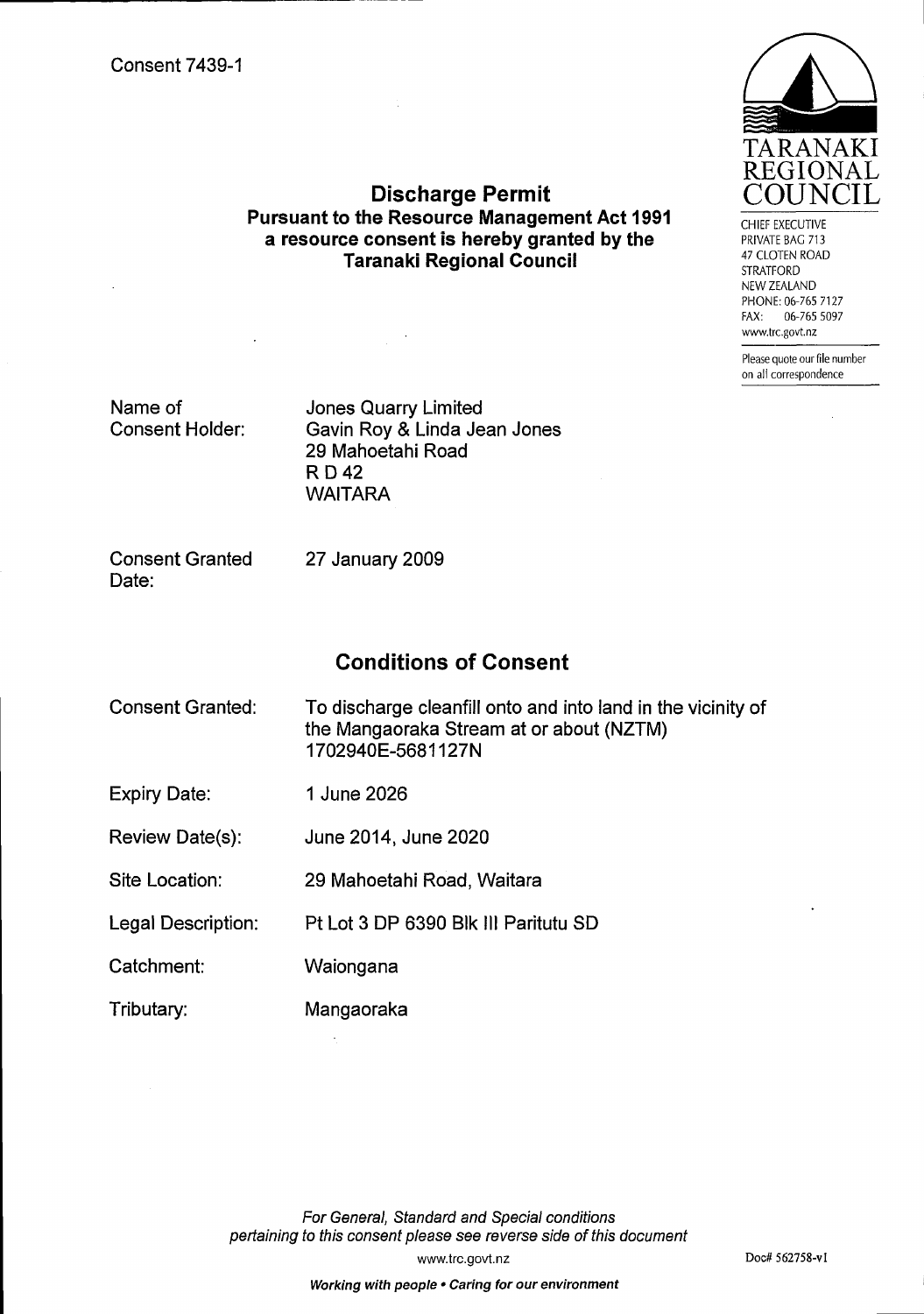#### **General conditions**

- $a)$ On receipt of a requirement from the Chief Executive, Taranaki Regional Council the consent holder shall, within the time specified in the requirement, supply the information required relating to the exercise of this consent.
- $\mathbf{b}$ Unless it is otherwise specified in the conditions of this consent, compliance with any monitoring requirement imposed by this consent must be at the consent holder's own expense.
- The consent holder shall pay to the Council all required administrative charges fixed  $\mathbf{c})$ by the Council pursuant to section 36 in relation to:
	- i) the administration, monitoring and supervision of this consent; and
	- $ii)$ charges authorised by regulations.

#### **Special conditions**

- 1. The discharge of cleanfill shall only occur in the open pit area shown in Appendix 1.
- $2.$ The contaminants to be discharged shall be limited to cleanfill and/or inert materials. For the purposes of this condition, "clean fill and inert materials" are defined as materials consisting of any concrete, cement or cement wastes, bricks, mortar, tiles (clay, ceramic or concrete), non-tanalised timber, porcelain, glass, gravels, boulders, shingles, fibreglass, plastics, sand, soils and clays, and/or tree stumps and roots, whether singly or in combination or mixture, roading seal/bitumen recovered from existing roading pavements (excluding any freshly prepared roading cover material) or any other material (subject to condition 3) that when placed onto and into land will not render that land or any vegetation grown on that land toxic to vegetation or animals consuming vegetation.
- 3. The discharge of the following contaminants shall not occur: food wastes, paper and cardboard, grass clippings, garden wastes including but not limited to wastes containing foliage or other vegetation (other than tree stumps and roots as permitted under condition 2), textiles, steel, galvanised metals, construction materials containing paint or fillers or sealers or their containers, oils or greases or any liquids or sludges or their containers, any industrial process by-products other than as permitted under condition 2, any poisons or solvents or their containers, batteries, general domestic refuse not otherwise described, or any wastes with the potential to render land or any vegetation grown on the land toxic to vegetation or to animals consuming such vegetation.
- $4.$ If the consent holder is uncertain as to the acceptability or not of a certain material the consent holder shall obtain written approval from the Consents Manager, Taranaki Regional Council, prior to its discharge.
- 5. The consent holder shall at all times adopt the best practicable option or options [as defined in section 2 of the Resource Management Act 1991] to prevent or minimise any actual or potential effect on the environment arising from any discharge at the site.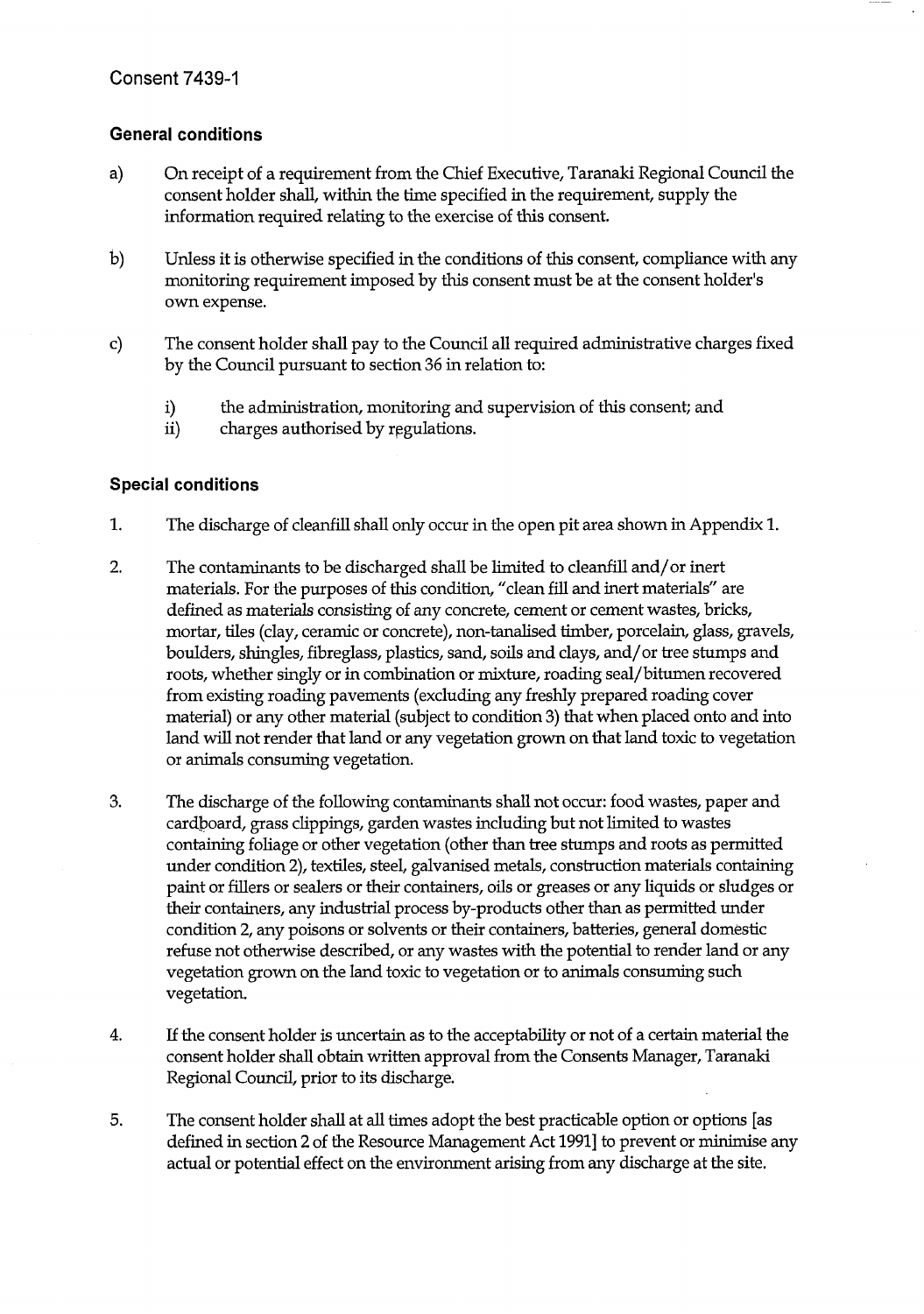- 6. Upon completion of the cleanfill discharge authorised by this consent, the discharge site shall be stabilised and revegetated.
- 7. This consent shall lapse on 31 March 2014, unless the consent is given effect to before the end of that period or the Taranaki Regional Council fixes a longer period pursuant to section 125(1)(b) of the Resource Management Act 1991.
- 8. In accordance with section 128 and section 129 of the Resource Management Act 1991, the Taranaki Regional Council may serve notice of its intention to review, amend, delete or add to the conditions of this resource consent by giving notice of review during the month of June 2014 and/or June 2020, for the purpose of ensuring that the conditions are adequate to deal with any adverse effects on the environment arising from the exercise of this resource consent, which were either not foreseen at the time the application was considered or which it was not appropriate to deal with at the time.

Signed at Stratford on 27 January 2009

For and on behalf of Taranaki Regional Council

 $ell_{\text{A2P}}$ 

Director-Resource Management